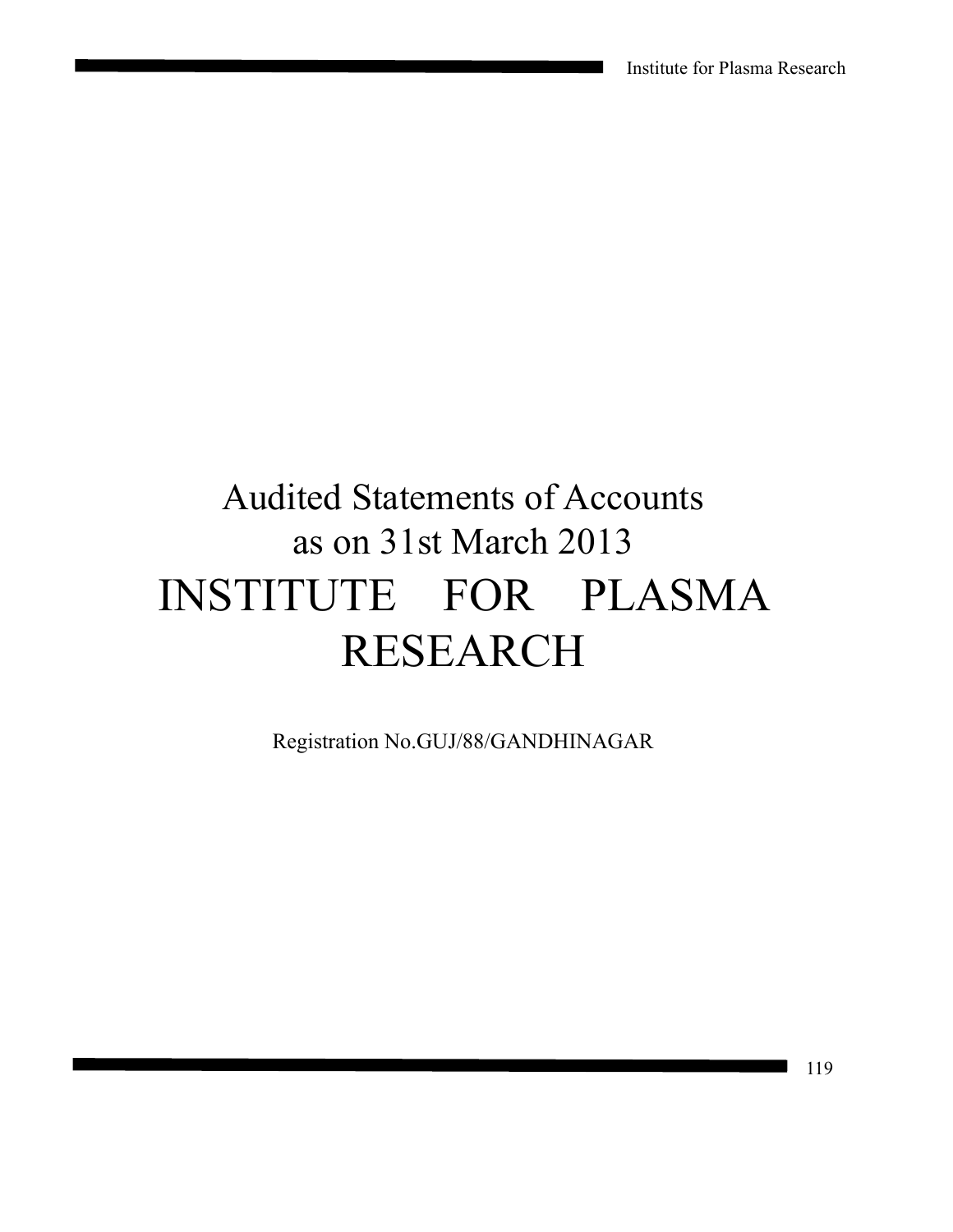

## T. N. Shah & Co. **CHARTERED ACCOUNTANTS**

PHONE: +91 079 23222152 : +91 079 23241432 Fax Firm Reg. No. 109802/w C. & A. G. Reg. No. WR/0534 Email : tnshahincometax@gmail.com

CA N. B. SHAH, B. Com., F.C.A. CA T. N. SHAH, B. Com., F.C.A., DISA

#### **AUDITOR'S REPORT**

We have audited the attached Balance Sheet of INSTITUTE FOR PLASAMA RESEARCH, GANDHINAGAR, as at 31st March, 2013, Income & Expenditure Account and also the Receipts and Payments Account for the year ended on that date annexed thereto. These Financial Statements are the responsibility of the Institute's management. Our responsibility is to express an opinion on these financial statements based on our audit.

We conducted our audit in accordance with auditing standards generally accepted in India. Those standards require that we plan and perform the audit to obtain reasonable assurance about whether the financial statements are free from material misstatements. An audit includes examining, on test basis, evidence supporting the amounts and disclosures in the financial statements. An audit also includes assessing the accounting principles used and significant estimates made by management, as well as evaluating the overall financial statement presentation. We believe that our audit provides a reasonable basis for our opinion.

- $(i)$ We have obtained all the information and explanations, which to the best of our knowledge and belief were necessary for the purpose of our audit.
- In our opinion, proper books of account as required by law have been kept by the Institute so far  $(ii)$ as appears from our examination of those books.
- In our opinion and to the best of our information and according to the explanations given to us,  $(iii)$ the said accounts read together with the notes give a true and fair view:
	- (a) in the case of the Balance Sheet, of the state of affairs of the Institute as at 31<sup>st</sup> March, 2013;
	- (b) in the case of the Income & Expenditure Account, of the excess of Income over Expenditure for the year ended on that date;
	- (c) in the case of the Receipts and Payments Account, of the receipts and payments for the year ended on that date.

Place: Gandhinagar Dated: 23/07/2013

For T.N.Shah & Co., **Chartered Accountants** Firm Registration No.109802W

Stan &

(Tushar.N.Shah) Partner Membership No.042748

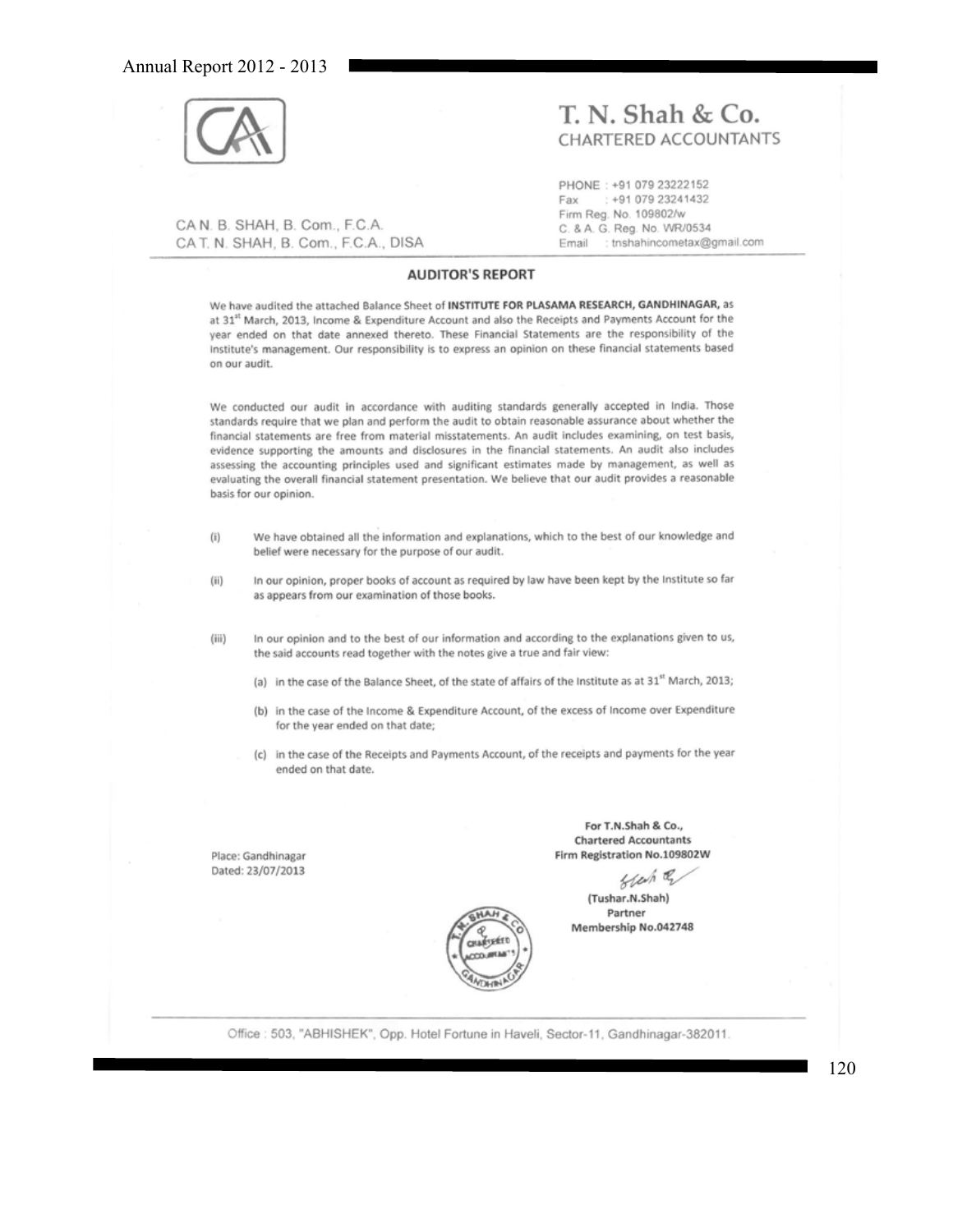#### **INSTITUTE FOR PLASMA RESEARCH, BHAT, GANDHINAGAR- 382 428** (Sponsored by Dept. of Atomic Energy, Govt. of India, Mumbai) Registration No.GUJ/88/GANDHINAGAR

## **BALANCE SHEET AS AT 31ST MARCH, 2013**

| <b>CORPUS/CAPITAL FUND AND LIABILITIES</b>                                      |                      |                                     | SCH.           | 2012-2013                                            | 2011-2012         |
|---------------------------------------------------------------------------------|----------------------|-------------------------------------|----------------|------------------------------------------------------|-------------------|
| <b>CORPUS/CAPITAL FUND</b>                                                      |                      |                                     | 1              | 3,20,69,28,105.00                                    | 2,87,74,13,669.00 |
| <b>RESERVES AND SURPLUS</b>                                                     |                      |                                     | 2              | 5,79,29,88,198.00                                    | 5,57,70,07,745.00 |
| EARMARKED/ENDOWMENT FUNDS                                                       |                      |                                     | 3              | 62,88,95,450.00                                      | 18,97,28,062.00   |
| <b>CURRENT LIABILITIES AND PROVISIONS</b>                                       |                      |                                     | $\overline{4}$ | 86,58,89,416.00                                      | 64,49,84,446.00   |
|                                                                                 | <b>TOTAL</b>         |                                     |                | 10,49,47,01,169.00                                   | 9,28,91,33,922.00 |
|                                                                                 |                      |                                     |                |                                                      |                   |
| <b>ASSETS</b>                                                                   |                      |                                     |                |                                                      |                   |
| <b>FIXED ASSETS</b>                                                             |                      |                                     | 5              | 3,90,92,54,944.00                                    | 3,25,04,17,113.00 |
| CURRENT ASSETS, LOANS, ADVANCES ETC.                                            |                      |                                     | 6              | 6,58,54,46,225.00                                    | 6,03,87,16,809.00 |
|                                                                                 | <b>TOTAL</b>         |                                     |                | 10,49,47,01,169.00                                   | 9,28,91,33,922.00 |
| SIGNIFICANT ACCOUNTING POLICIES<br>CONTINGENT LIABILITIES AND NOTES ON ACCOUNTS |                      |                                     | 13<br>14       |                                                      |                   |
|                                                                                 |                      |                                     |                | As per our report of even date attached.             |                   |
|                                                                                 |                      |                                     |                | For T.N.Shah & Co.,<br><b>Chartered Accountants</b>  |                   |
| $-Sd$                                                                           | $-Sd$                | $-Sd$ -                             |                | $-Sd-$                                               |                   |
| (Prof. Dhiraj Bora)<br>Director                                                 | (Prof.R.Jha)<br>Dean | (H.K.Sharma)<br>Accounts Officer-II |                | (Tushar N. Shah)<br>Partner<br>Membership No. 042748 |                   |
| Place: Gandhinagar                                                              |                      |                                     |                |                                                      |                   |

Dated :23/07/2013

121

<u> The Common Service Common Service Common Service Common Service Common Service Common Service Common Service Common Service Common Service Common Service Common Service Common Service Common Service Common Service Common</u>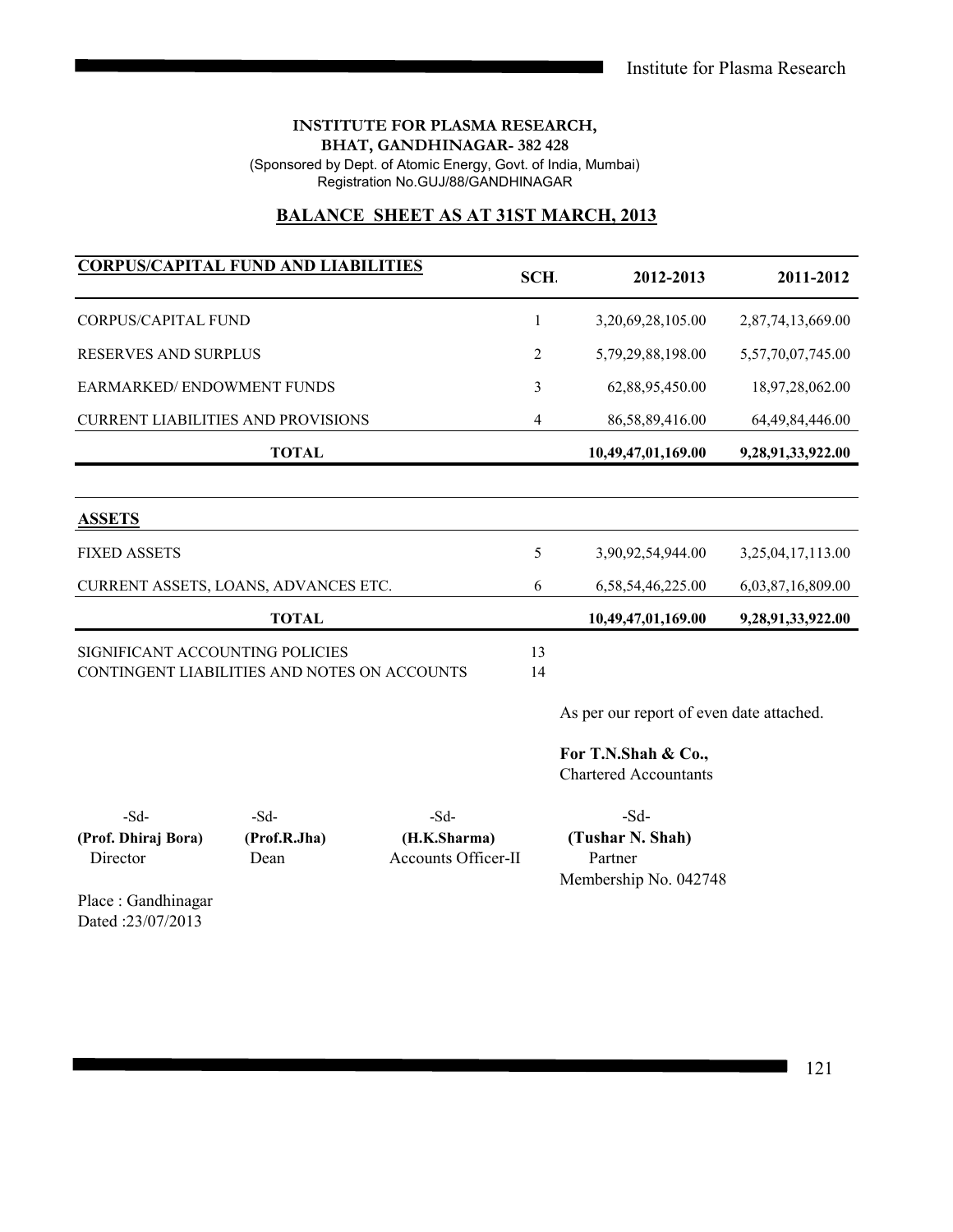**BHAT, GANDHINAGAR- 382 428**

(Sponsored by Dept. of Atomic Energy, Govt. of India, Mumbai)

Registration No.GUJ/88/GANDHINAGAR

#### **INCOME AND EXPENDITURE ACCOUNT FOR THE PERIOD ENDED ON 31ST MARCH, 2013**

| <b>A.INCOME</b>                                                                 | SCH.     | 2012-2013          | 2011-2012          |
|---------------------------------------------------------------------------------|----------|--------------------|--------------------|
| Grants- Department of Atomic Energy, Govt. of India                             | 7        | 2,24,21,50,000.00  | 4,51,64,00,000.00  |
| <b>Interest Earned</b>                                                          | 8        | 23,49,11,642.00    | 19,96,21,999.00    |
| Other Income                                                                    | 9        | 15,51,478.00       | 14,24,696.00       |
| Surplus on Sale of Assets                                                       |          |                    | 60,388.00          |
| TOTAL (A)                                                                       |          | 2,47,86,13,120.00  | 4,71,75,07,083.00  |
| <b>B. EXPENDITURE</b>                                                           |          |                    |                    |
| <b>Establishment Expenses</b>                                                   | 10       | 72,84,94,250.00    | 53,14,25,032.00    |
| Other Administrative Expenses                                                   | 11       | 56, 11, 12, 676.00 | 55, 18, 55, 841.00 |
| National Fusion Programme (Human Resource Development Expenses)                 |          | 2,30,49,813.00     | 4,55,06,020.00     |
| Cash Contribution to ITER IO                                                    |          |                    | 1,24,95,29,636.00  |
| Depreciation                                                                    | 12       | 21,70,38,050.00    | 20,81,46,320.00    |
| Less: Transfer from Corpus/Capital Fund                                         |          | (21,70,38,050.00)  | (20,81,46,320.00)  |
|                                                                                 |          |                    |                    |
| Loss on Disposal of Capital Assets/Write off                                    |          | 5,62,848.00        | 5,05,624.00        |
| TOTAL (B)                                                                       |          | 1,31,32,19,587.00  | 2,37,88,22,153.00  |
| Balance being excess of Income over Expenditure                                 |          | 1,16,53,93,533.00  | 2,33,86,84,930.00  |
| Transfer to Corpus Fund for addition to Movable & Immovable Properties          |          | 54,42,81,859.00    | 56, 18, 55, 276.00 |
| Transfer From Corpus Fund for w/off to Movable/ Immovable Properties            |          | (6,56,858.00)      | (7,62,412.00)      |
| Transfer to Iter India Fund (Interest earned)                                   |          | 16,41,99,814.00    |                    |
| Transfer to/from unspent Grant A/c                                              |          | 45,75,68,718.00    | 1,77,75,92,066.00  |
| SIGNIFICANT ACCOUNTING POLICIES<br>CONTINGENT LIABILITIES AND NOTES ON ACCOUNTS | 13<br>14 |                    |                    |

As per our report of even date attached.

**For T.N.Shah & Co.,** Chartered Accountants

 -Sd- -Sd- -Sd- -Sd- **(Prof. Dhiraj Bora) (Prof.R.Jha) (H.K.Sharma) (Tushar N. Shah)**

Accounts Officer-II

Membership No. 042748

Place : Gandhinagar Dated :23/07/2013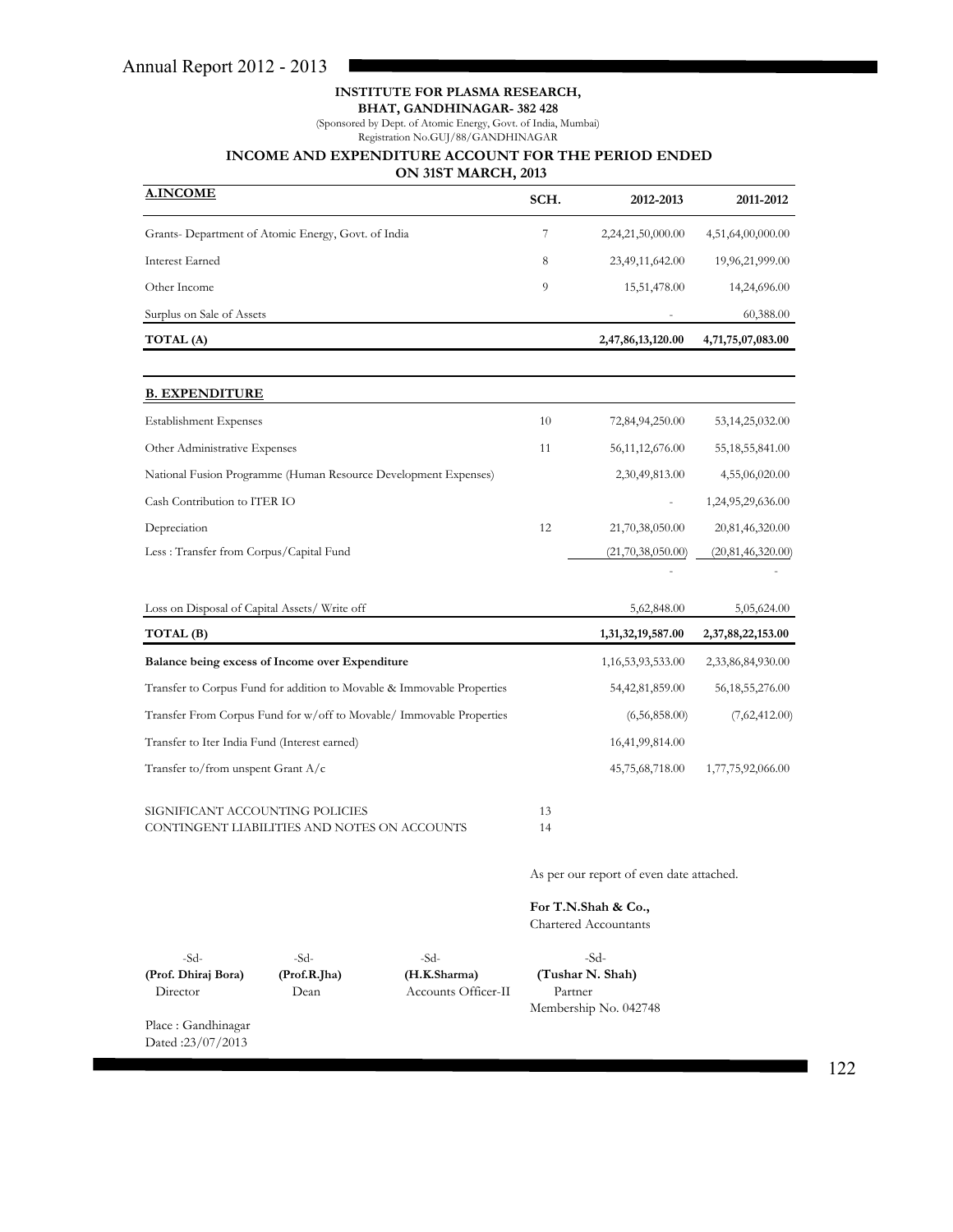(Sponsored by Dept. of Atomic Energy, Govt. of India, Mumbai) Registration No.GUJ/88/GANDHINAGAR

| <b>RECEIPTS</b>                                           | 2012-2013         | 2011-2012         | <b>RECEIPTS AND PAYMENTS FOR THE YEAR ENDED ON 31ST MARCH, 2013</b><br><b>PAYMENTS</b> | 2012-2013          | 2011-2012          |
|-----------------------------------------------------------|-------------------|-------------------|----------------------------------------------------------------------------------------|--------------------|--------------------|
| <b>I. Opening Balances</b>                                |                   |                   | I. Expenses                                                                            |                    |                    |
| a) Cash in hand                                           | 1,54,625.00       | 1,14,497.00       | a) Establishment Expenses                                                              | 52,79,15,451.00    | 42,44,22,959.00    |
| b) Bank Balances                                          |                   |                   | b) Administrative Expenses                                                             | 55,08,21,720.00    | 55, 55, 13, 547.00 |
| i) In Current accounts                                    | 7,01,86,055.00    | 10,36,67,520.00   | c) National Fusion Programme<br>(Human Resource Development Expenses)                  | 2,30,49,813.00     | 4,55,06,020.00     |
| ii) In deposit accounts                                   | 3,86,08,54,442.00 | 2,62,09,03,879.00 | d) Cash Contribution to ITER-IO                                                        |                    | 1,24,95,29,636.00  |
| iii) Savings accounts                                     | 6,72,61,293.00    | 3,53,35,952.00    |                                                                                        |                    |                    |
|                                                           |                   |                   | II. Exp. on Fixed Assets, Cap. WIP & Others                                            |                    |                    |
| <b>II.</b> Grant Received                                 |                   |                   | a) Purchase of Fixed Assets & other exp.                                               | 28,72,32,839.00    | 35,16,24,048.00    |
| a) From Govt. of India- DAE<br>b) From Assam Govt for CPP | 2,24,21,50,000.00 | 4,51,64,00,000.00 | b) Expenditure on Capital WIP                                                          | 58, 38, 74, 478.00 | 27,77,30,140.00    |
|                                                           |                   |                   | III. Refund of Surplus money/Loans                                                     |                    |                    |
|                                                           |                   |                   | a) Deposits with Government Auth.<br>& Suppliers/Security Deposits                     |                    |                    |
| <b>III.</b> Interest Received                             |                   |                   | b) Payments against Earmarked Funds                                                    | 16,83,47,560.00    | 12,07,61,452.00    |
| a) On Bank Deposits                                       | 25,00,28,181.00   | 18,91,66,125.00   | c) Refund of Security Deposit                                                          | 2,07,122.00        |                    |
| b) Loans, Advances etc.                                   | 21,85,255.00      | 12,71,141.00      |                                                                                        |                    |                    |
|                                                           |                   |                   | IV. Other Payments (Specify)                                                           |                    |                    |
| IV. Other Income                                          | 12,42,418.00      | 3,72,461.00       | a) Advances to Contractors & Suppliers<br>(Including Adv. for Capital Works)           | 2,40,43,78,929.00  | 59,36,96,964.00    |
| Royalty & Transfer Fee Income                             | 3,09,060.00       | 10,52,235.00      | b) Stock (Change in closing Bal.)                                                      | 8,94,965.00        | (4,08,308.00)      |
| V. Any Other receipts                                     |                   |                   | c) Payment of LT Advances to Empl.                                                     | 16,69,342.00       | 21,55,681.00       |
| Amount received for Earmarked/<br><b>Endowment Funds</b>  | 19,88,73,637.00   | 15,61,49,886.00   | e) Others                                                                              | 24,31,06,810.00    | 1,63,76,491.00     |
| Security Deposits                                         | 29,71,768.00      | 68,03,138.00      |                                                                                        |                    |                    |
| Others                                                    | 26,53,67,965.00   | 46,354.00         | V. Closing Balances                                                                    |                    |                    |
| Receipt of LT Advances to Empl.                           | 30,86,199.00      | 37,71,082.00      | a) Cash in hand                                                                        | 1,68,226.00        | 1,54,625.00        |
| Sale of Capital Assets                                    | 60,000.00         | 2,88,600.00       | b) Bank Balances                                                                       |                    |                    |
| Amt recd against non receipt of<br>Books /Journals        |                   | 22,175.00         | i) In Current accounts                                                                 | 5,21,64,492.00     | 7,01,86,055.00     |
|                                                           |                   |                   | ii) In deposit accounts                                                                | 2,11,60,29,878.00  | 3,86,08,54,442.00  |
|                                                           |                   |                   | iii) Savings accounts                                                                  | 48,69,273.00       | 6,72,61,293.00     |

**TOTAL 6,96,47,30,898.00 7,63,53,65,045.00 TOTAL 6,96,47,30,898.00 7,63,53,65,045.00**

- - - - - - - - - - - - - - - - - -

As per our report of even date attached.

 **For T.N.Shah & Co.** Chartered Accountants

-Sd-

-Sd- -Sd- -Sd-

Director Dean Accounts Officer-I

**(Prof. Dhiraj Bora) (Prof.R.Jha) (H.K.Sharma) (Tushar.N.Shah)** Membership No. 042748

Place : Gandhinagar Dated :23/07/2013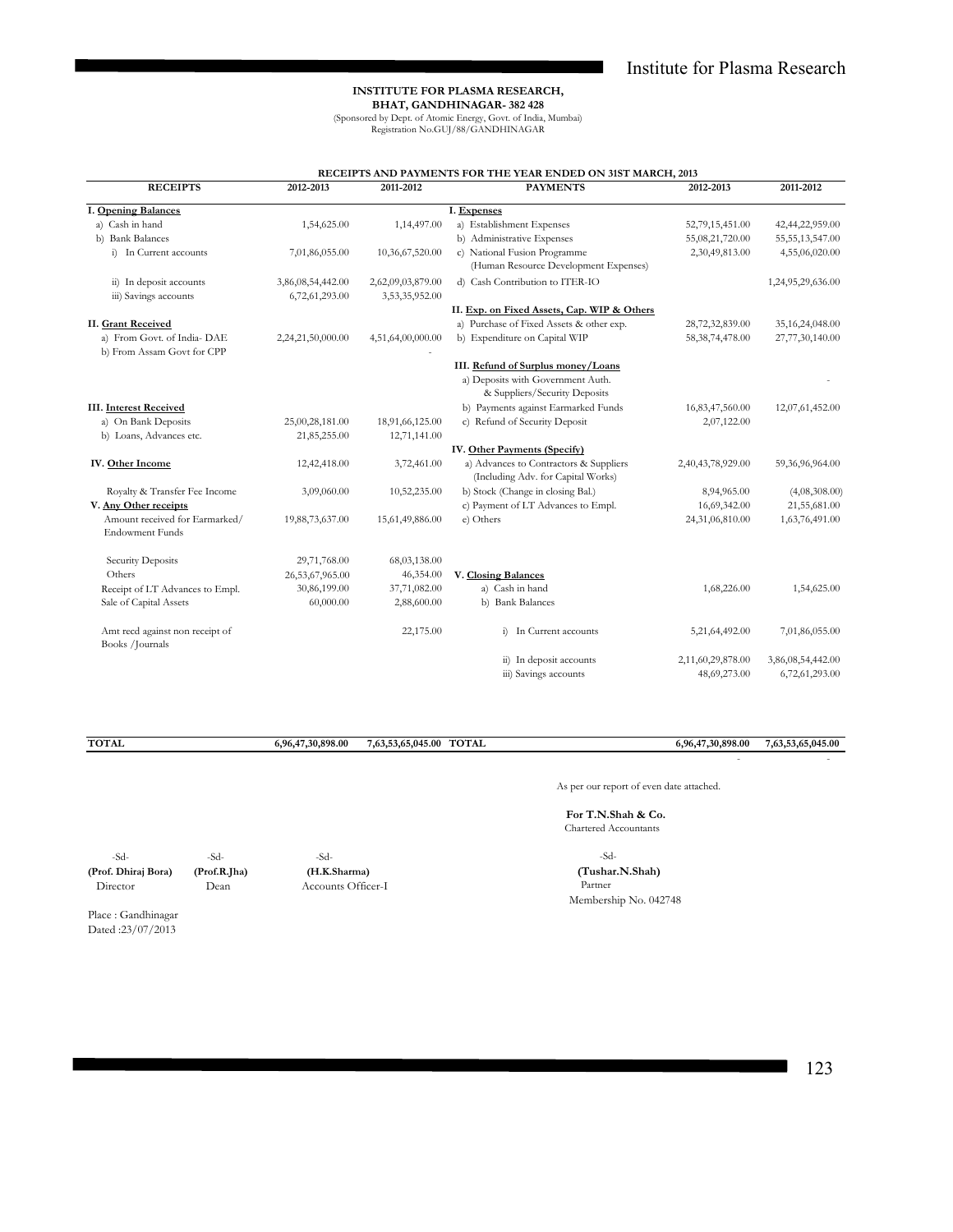| 5,57,70,07,745.00 |                   | 5,79,29,88,198.00 |                   | 2013<br>BALANCE AS AT 31ST MARCH                                |
|-------------------|-------------------|-------------------|-------------------|-----------------------------------------------------------------|
|                   |                   |                   |                   | d) CPP-IPR                                                      |
|                   |                   |                   |                   | c) ITER-India Project                                           |
| 5,57,70,07,745.00 |                   | 5,79,29,88,198.00 |                   |                                                                 |
|                   |                   |                   |                   | (transfer to/from I & E $A/c$ )                                 |
|                   | 1,77,75,92,066.00 |                   | 45,75,68,718.00   | Addition/Deduction during the year                              |
|                   |                   |                   |                   | Less:Amount trfd to Earmarked Fund                              |
|                   |                   |                   | 24,54,50,503.00   | Less:Interest earned on Project Funds tfd to Iter India Fund    |
|                   |                   |                   | 38,62,239.00      | Add: Trasfer from Corpus Fund                                   |
|                   |                   |                   |                   | b) Balance of CPP-IPR due to merger                             |
|                   |                   |                   |                   | a) Balance of ITER-India due to merger                          |
|                   | 3,79,94,15,679.00 |                   | 5,57,70,07,744.00 | As per last Account                                             |
|                   |                   |                   |                   | 1. Unspent Grant:                                               |
|                   |                   |                   |                   | <u>is:</u><br><b>SCHEDULE 2 - RESERVE AND SURPLU</b>            |
|                   |                   |                   |                   |                                                                 |
| 2,87,74,13,669.00 |                   | 3,20,69,28,105.00 |                   | 2012<br>BALANCE AS AT 31ST MARCH                                |
|                   |                   |                   |                   | (transfer to/from I & E Account)                                |
|                   | (7,62,412.00)     |                   | (6,56,858.00)     | Addition/Deduction during the year                              |
|                   |                   |                   |                   | transferred to Income & Expenditure A/c                         |
|                   | 20,81,46,320.00   |                   | 21,70,38,050.00   | (Deduct): Depreciation charged on Capital Assets for FY 2011-12 |
|                   | 56,18,55,276.00   |                   | 54,42,81,859.00   | Add: Contribution towards Corpus/Capital Func                   |
|                   |                   |                   |                   | Less:Amount trfd to Unspent Grant                               |
|                   | $\mathbf{I}$      |                   | 29,27,485.00      | Add: Trasfer from Unspent Grant & Addition during the year      |
|                   | $\mathbf{I}$      |                   |                   | Balance of CPP-IPR due to merger                                |
|                   |                   |                   |                   | Balance of ITER-India due to merger                             |
| 2,52,44,67,125.00 |                   | 2,87,74,13,669.00 |                   | Balance as at the beginning of the year                         |
|                   |                   |                   |                   | $\ddot{\mathbf{a}}$<br>SCHEDULE 1 - CORPUS/CAPITAL FUN          |
|                   | 2011-2012         |                   | 2012-2013         | <b>PARTICULARS</b>                                              |
|                   |                   |                   |                   | SCHEDULES FORMING PART OF BALANCE SHEET AS AT 31ST MARCH, 2013  |
|                   |                   |                   |                   |                                                                 |
|                   |                   |                   |                   |                                                                 |

INSTITUTE FOR PLASMA RESEARCH,<br>BHAT, GANDHINAGAR- 382 428<br>(Sponsored by Dept. of Atomic Energy, Govt. of India, Mumbai)<br>Registration No.GUJ/88/GANDHINAGAR **INSTITUTE FOR PLASMA RESEARCH, BHAT, GANDHINAGAR- 382 428**

(Sponsored by Dept. of Atomic Energy, Govt. of India, Mumbai) Registration No.GUJ/88/GANDHINAGAR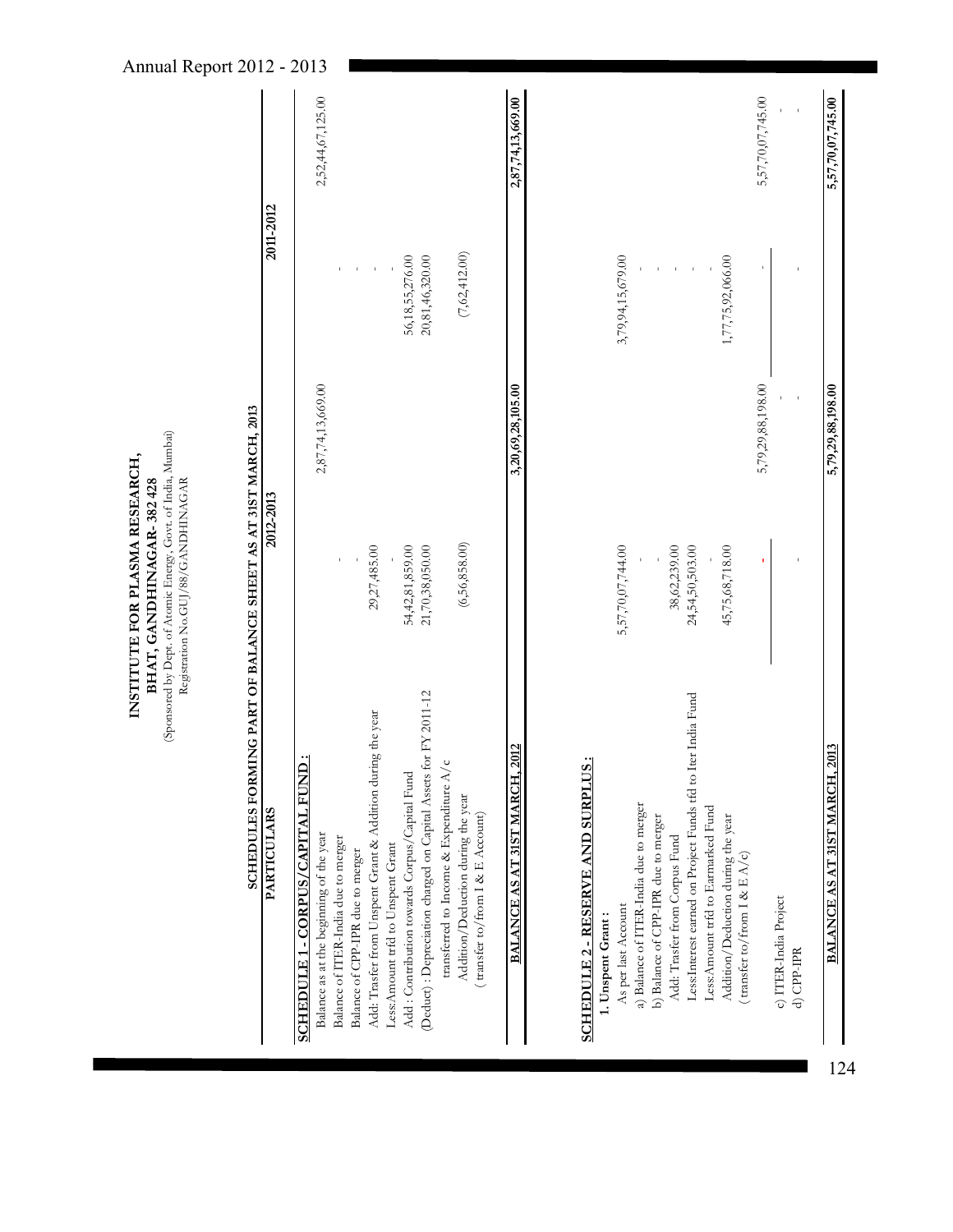**BHAT, GANDHINAGAR- 382 428** (Sponsored by Dept. of Atomic Energy, Govt. of India, Mumbai) Registration No.GUJ/88/GANDHINAGAR

#### **SCHEDULES FORMING PART OF BALANCE SHEET AS AT 31ST MARCH, 2013**

|   |                | <b>SCHEDULE 3 - EARMARKED/</b><br><b>ENDOWMENT FUNDS:</b> | a) Opening<br>Balance<br>of the fund | b) Additions to<br>the Funds | TOTAL<br>$(a+b)$            | c)Utilisation/<br>Expenditure<br>towards objectives<br>of funds | <b>NET</b><br><b>BALANCE</b><br>AS AT<br>31ST MARCH,<br>2013<br>$(a+b-c)$ | NET<br><b>BALANCE</b><br>AS AT<br>31ST MARCH,<br>2012 |
|---|----------------|-----------------------------------------------------------|--------------------------------------|------------------------------|-----------------------------|-----------------------------------------------------------------|---------------------------------------------------------------------------|-------------------------------------------------------|
|   |                | <b>FUND-WISE BREAK UP</b>                                 |                                      |                              |                             |                                                                 |                                                                           |                                                       |
| A |                | <b>IPR PROJECT</b>                                        |                                      |                              |                             |                                                                 |                                                                           |                                                       |
|   |                | 1 F.C.I.P.T. - Metal Treat                                | (6,84,916.00)                        |                              | (6,84,916.00)               |                                                                 | (6,84,916.00)                                                             | (6, 84, 916.00)                                       |
|   | 2              | F.C.I.P.T. - SPIX                                         | 29,92,220.00                         |                              | 29,92,220.00                | 1,97,965.00                                                     | 27,94,255.00                                                              | 29,92,220.00                                          |
|   | 3              | F.C.I.P.T. - UV SYSTEC                                    | 8,00,905.00                          | ä,                           | 8,00,905.00                 |                                                                 | 8,00,905.00                                                               | 8,00,905.00                                           |
|   | $\overline{4}$ | F.C.I.P.T. - IGCAR - PECVD                                | (7,63,498.00)                        |                              | (7,63,498.00)               |                                                                 | (7,63,498.00)                                                             | (7,63,498.00)                                         |
|   | 5              | F.C.I.P.T. - IGCAR - EPA                                  | (21, 73, 590.00)                     | ÷,                           | (21, 73, 590.00)            | ÷,                                                              | (21, 73, 590.00)                                                          | (21, 73, 590.00)                                      |
|   | 6              | F.C.I.P.T. - DST - UP                                     | 16,51,418.00                         |                              | 16,51,418.00                |                                                                 | 16,51,418.00                                                              | 16,51,418.00                                          |
|   | 7              | F.C.I.P.T. - RHVPS                                        | 3,59,14,447.00                       | $\bar{a}$                    | 3,59,14,447.00              | 19,72,070.00                                                    | 3,39,42,377.00                                                            | 3,59,14,447.00                                        |
|   | 8<br>9         | F.C.I.P.T. - MNIT<br>F.C.I.P.T. - PDS                     | (63,591.00)                          | ÷,                           | (63,591.00)                 |                                                                 | (63, 591.00)                                                              | (63,591.00)                                           |
|   |                | F.C.I.P.T. - RCTL 3                                       | 71,731.00                            | 4,53,000.00                  | 5,24,731.00                 |                                                                 | 5,24,731.00                                                               | 71,731.00                                             |
|   | 10<br>11       | F.C.I.P.T. - DST2                                         | 3,22,403.00<br>25,88,829.00          | 36,100.00                    | 3,58,503.00<br>25,88,829.00 | 3,47,805.00<br>76,72,914.00                                     | 10,698.00<br>(50, 84, 085.00)                                             | 3,22,403.00<br>25,88,829.00                           |
|   | 12             | F.C.I.P.T. - PROCTOR & GAMBLE                             | 1,24,28,791.00                       | 27,500.00                    | 1,24,56,291.00              | 9,48,667.00                                                     | 1,15,07,624.00                                                            | 1,24,28,791.00                                        |
|   | 13             | F.C.I.P.T. - FILTREX                                      | 4,84,955.00                          | ÷,                           | 4,84,955.00                 | 6,13,815.00                                                     | (1,28,860.00)                                                             | 4,84,955.00                                           |
|   | 14             | F.C.I.P.T. - LP-RU                                        | 3,84,605.00                          |                              | 3,84,605.00                 | 15,511.00                                                       | 3,69,094.00                                                               | 3,84,605.00                                           |
|   | 15             | <b>BRNS - EPIA - AD</b>                                   | 29,11,790.00                         |                              | 29,11,790.00                | 1,89,000.00                                                     | 27,22,790.00                                                              | 29,11,790.00                                          |
|   | 16             | TIFAC - EMF                                               | 3,20,782.00                          | ÷,                           | 3,20,782.00                 |                                                                 | 3,20,782.00                                                               | 3,20,782.00                                           |
|   | 17             | <b>RRF-TKB</b>                                            | (4,77,676.00)                        | 5,59,829.00                  | 82,153.00                   | 10,90,045.00                                                    | (10,07,892.00)                                                            | (4,77,676.00)                                         |
|   | 18             | $PEF - 1$                                                 | (3,68,426.00)                        |                              | (3,68,426.00)               |                                                                 | (3,68,426.00)                                                             | (3,68,426.00)                                         |
|   | 19             | BARC - EED - Project                                      | (4,86,36,891.00)                     | 11,004.00                    | (4,86,25,887.00)            | 17,21,886.00                                                    | (5,03,47,773.00)                                                          | (4,86,36,891.00)                                      |
|   | 20             | DST - TSG- GYRO-RF                                        | 7,13,70,688.00                       |                              | 7,13,70,688.00              | 86, 83, 497.00                                                  | 6,26,87,191.00                                                            | 7,13,70,688.00                                        |
|   | 21             | DST - DADD                                                | 96,097.00                            |                              | 96,097.00                   |                                                                 | 96,097.00                                                                 | 96,097.00                                             |
|   | 22             | DST - J.C. Bose Fellowship                                | 6,48,533.00                          | ÷,                           | 6,48,533.00                 | 6,65,568.00                                                     | (17,035.00)                                                               | 6,48,533.00                                           |
|   | 23             | PRL - Planex CH 2                                         | 4,98,994.00                          |                              | 4,98,994.00                 |                                                                 | 4,98,994.00                                                               | 4,98,994.00                                           |
|   | 24             | DGFS-PhD                                                  | 11,20,898.00                         | 3,08,000.00                  | 14,28,898.00                | 27,246.00                                                       | 14,01,652.00                                                              | 11,20,898.00                                          |
|   | 25             | FCIPT-STAS                                                | 1,41,077.00                          | ÷,                           | 1,41,077.00                 | ÷.                                                              | 1,41,077.00                                                               | 1,41,077.00                                           |
|   | 26             | FCIPT-BRNS                                                | 62,467.00                            |                              | 62,467.00                   | 6,561.00                                                        | 55,906.00                                                                 | 62,467.00                                             |
|   | 27             | FCIPT-IIT-TM                                              | 2,72,203.00                          |                              | 2,72,203.00                 | 2,72,203.00                                                     |                                                                           | 2,72,203.00                                           |
|   | 28             | FCIPT-NIT                                                 | 20,079.00                            |                              | 20,079.00                   |                                                                 | 20,079.00                                                                 | 20,079.00                                             |
|   | 29             | FCIPT-DST-IPT                                             | 4,55,357.00                          | 15,802.00                    | 4,71,159.00                 | 21,236.00                                                       | 4,49,923.00                                                               | 4,55,357.00                                           |
|   | 30             | FCIPT-BPCL                                                | 4,96,260.00                          | 3,05,100.00                  | 8,01,360.00                 | 1,95,616.00                                                     | 6,05,744.00                                                               | 4,96,260.00                                           |
|   | 31             | FCIPT-SPIX-II                                             | 28,17,180.00                         |                              | 28,17,180.00                | 26,84,584.00                                                    | 1,32,596.00                                                               | 28, 17, 180.00                                        |
|   | 32             | FCIPT-DU-CDPS                                             | 37,61,952.00                         | 1,04,895.00                  | 38,66,847.00                | 10,84,786.00                                                    | 27,82,061.00                                                              | 37,61,952.00                                          |
|   | 33             | FCIPT-DU-PPNS                                             | 33,11,176.00                         | ä,                           | 33,11,176.00                | 2,37,625.00                                                     | 30,73,551.00                                                              | 33, 11, 176.00                                        |
|   | 34             | FCIPT-DU-WGPS                                             | 24,80,707.00                         | ÷,                           | 24,80,707.00                | 12,72,647.00                                                    | 12,08,060.00                                                              | 24,80,707.00                                          |
|   | 35             | FCIPT-DU-SEPS                                             | 46, 35, 444. 00                      |                              | 46, 35, 444. 00             | 17,65,878.00                                                    | 28,69,566.00                                                              | 46, 35, 444. 00                                       |
|   | 36             | FCIPT-BRFST                                               | 79,470.00                            |                              | 79,470.00                   | 4,11,164.00                                                     | (3,31,694.00)                                                             | 79,470.00                                             |
|   | 37             | FCIPT-DST TRITION                                         | (34, 477.00)                         |                              | (34, 477.00)                | 4,11,180.00                                                     | (4,45,657.00)                                                             | (34, 477.00)                                          |
|   | 38             | FCIPT-RCTL-IV                                             | 1,90,000.00                          | $\overline{a}$               | 1,90,000.00                 | 98,775.00                                                       | 91,225.00                                                                 | 1,90,000.00                                           |
|   | 39             | FCIPT-DST-IPT-ER                                          | 7,35,591.00                          | ÷,                           | 7,35,591.00                 | 3,70,755.00                                                     | 3,64,836.00                                                               | 7,35,591.00                                           |
|   | 40             | FCIPT-DST-HIFED                                           | 21,02,739.00                         | 14,000.00                    | 21,16,739.00                | 4,94,754.00                                                     | 16,21,985.00                                                              | 21,02,739.00                                          |
|   | 41             | FCIPT-CORR                                                | (1,90,548.00)                        | 3,54,144.00                  | 1,63,596.00                 | 3,59,420.00                                                     | (1,95,824.00)                                                             | (1,90,548.00)                                         |
|   | 42             | FCIPT-EXCEL                                               | 8,70,539.00                          | $\Box$                       | 8,70,539.00                 | 9,04,113.00                                                     | (33,574.00)                                                               | 8,70,539.00                                           |
|   | 43             | FCIPT-JU-BPPS                                             | 1,23,732.00                          | 2,75,000.00                  | 3,98,732.00                 | 33,093.00                                                       | 3,65,639.00                                                               | 1,23,732.00                                           |
|   |                | 44 FCIPT-DST-KULLU                                        | 24,48,575.00                         |                              | 24,48,575.00                | 3,54,634.00                                                     | 20,93,941.00                                                              | 24,48,575.00                                          |
|   | 45             | FCIPT-DST-KH<br>FCIPT-DST-KU                              | 22,82,161.00<br>2,69,308.00          | $\sim$                       | 22,82,161.00<br>4,93,308.00 | 20,69,319.00<br>10,82,332.00                                    | 2,12,842.00<br>(5,89,024.00)                                              | 22,82,161.00<br>2,69,308.00                           |
|   | 46<br>47       | FCIPT-SMIT                                                | 1,69,011.00                          | 2,24,000.00<br>30,000.00     | 1,99,011.00                 | 88,200.00                                                       | 1,10,811.00                                                               | 1,69,011.00                                           |
|   | 48             | FCIPT-DST-MANTRA                                          | 12,00,000.00                         | 2,64,600.00                  | 14,64,600.00                | 95,994.00                                                       | 13,68,606.00                                                              | 12,00,000.00                                          |
|   | 49             | FCIPT-DST-SPC                                             | 34,63,900.00                         | ÷.                           | 34,63,900.00                | 1,44,796.00                                                     | 33,19,104.00                                                              | 34,63,900.00                                          |
|   | 50             | FCIPT-ADA                                                 | 49,60,526.00                         | 24,664.00                    | 49,85,190.00                | 19,48,127.00                                                    | 30,37,063.00                                                              | 49,60,526.00                                          |
|   | 51             | FCIPT-DST-PCS                                             | 22,61,250.00                         |                              | 22,61,250.00                | 32,162.00                                                       | 22,29,088.00                                                              | 22,61,250.00                                          |
|   | 52             | DST/PAC                                                   | 2,36,159.00                          | 17,00,000.00                 | 19,36,159.00                | 11,77,457.00                                                    | 7,58,702.00                                                               | 2,36,159.00                                           |
|   | 53             | DST-SERC                                                  | 2,36,105.00                          |                              | 2,36,105.00                 | $\sim$                                                          | 2,36,105.00                                                               | 2,36,105.00                                           |
|   | 54             | DST FAST TRACK YOUNG SCIENTI                              | ä,                                   | 14,50,000.00                 | 14,50,000.00                | 1,23,200.00                                                     | 13,26,800.00                                                              |                                                       |
|   | 55             | <b>LPSC THUSTER</b>                                       | $\frac{1}{2}$                        | 39,20,000.00                 | 39,20,000.00                | 4,31,517.00                                                     | 34,88,483.00                                                              |                                                       |
|   | 56             | <b>DST CZTS SOLAR</b>                                     | ÷,                                   | 2,06,33,200.00               | 2,06,33,200.00              | 5,56,179.00                                                     | 2,00,77,021.00                                                            |                                                       |
|   |                |                                                           |                                      |                              |                             |                                                                 |                                                                           |                                                       |
|   |                |                                                           |                                      |                              |                             |                                                                 |                                                                           | 12                                                    |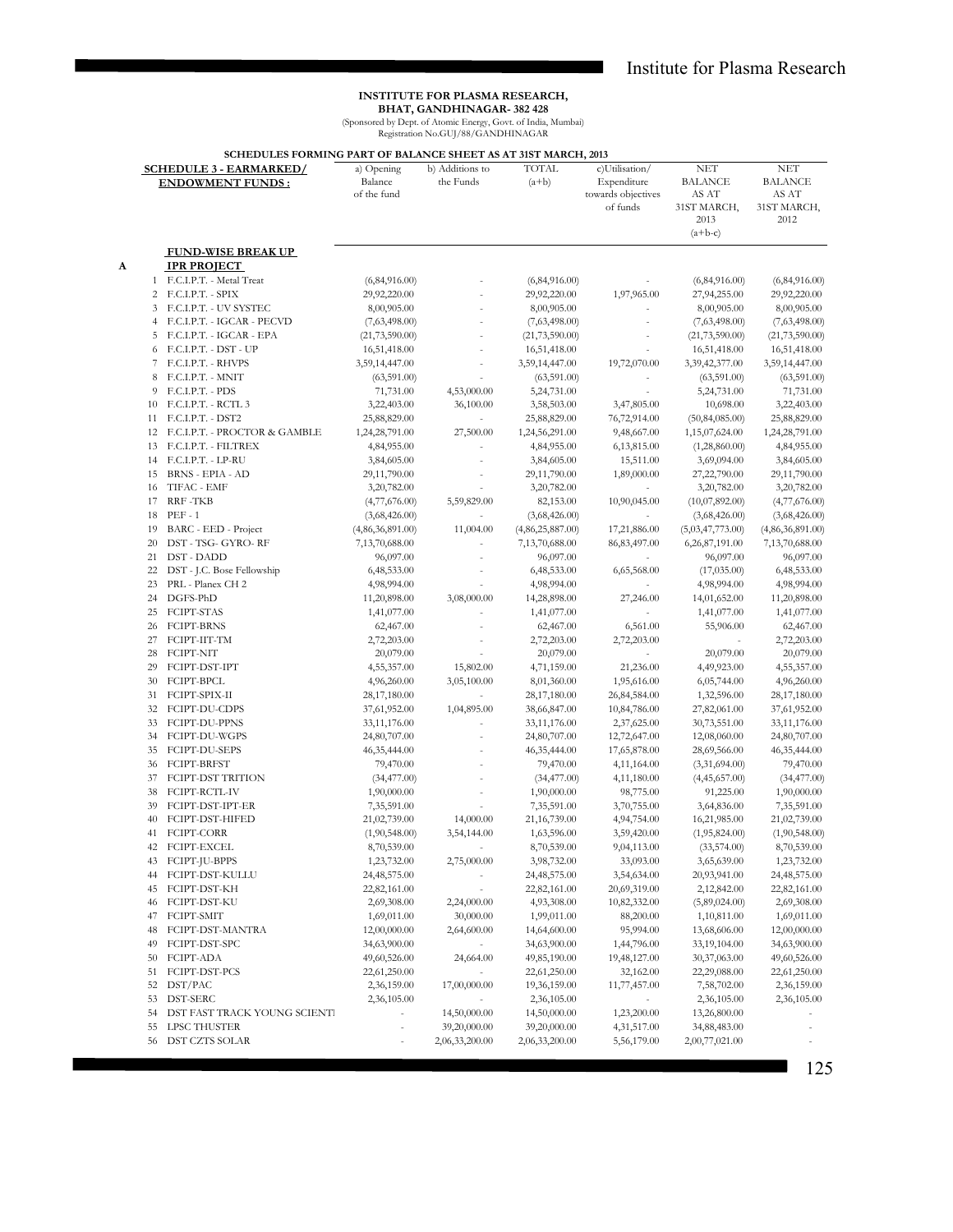(Sponsored by Dept. of Atomic Energy, Govt. of India, Mumbai)

Registration No.GUJ/88/GANDHINAGAR

#### a) Opening Balance of the fund b) Additions to the Funds TOTAL  $(a+b)$  c)Utilisation/ Expenditure towards objectives of funds NET BALANCE AS AT 31ST MARCH, 2013  $(a+b-c)$  NET BALANCE AS AT 31ST MARCH, 2012 **SCHEDULES FORMING PART OF BALANCE SHEET AS AT 31ST MARCH, 2013 SCHEDULE 3 - EARMARKED/ ENDOWMENT FUNDS :** 57 PLASMA PYROSIS JOBSHOP - 55,790.00 55,790.00 55,790.00 53,400.00 58 FCIPT-DST INT ITALY - 16,96,509.00 16,96,509.00 8,77,482.00 8,19,027.00 59 FCIPT MOEF - 4,53,000.00 4,53,000.00 31,695.00 4,21,305.00 60 FCIPT DST SIKKIM - 34,16,000.00 34,16,000.00 - 34,16,000.00 61 Plasma Processing Fund 2,17,19,518.00 16,73,397.00 2,33,92,915.00 3,54,144.00 2,30,38,771.00 2,17,19,518.00 62 Dr.Parvez Guzdar Fund 4,78,863.00 64,330.00 5,43,193.00 - 5,43,193.00 4,78,863.00 **B** CPP **CPP** BRNS 2,62,136.00 - 2,62,136.00 2,39,662.00 2,474.00 2,62,136.00 Untide Fund 7,69,344.00 - 7,69,344.00 7,69,344.00 - 7,69,344.00 CSIR Project (1,21,210.00) - (1,21,210.00) - (1,21,210.00) (1,21,210.00) DST Project - - - - - - - 1990 - 1990 - 1991<br>1991 - 1992 - 1992 - 1992 - 1992 - 1992 - 1992 - 1992 - 1992 - 1992 - 1992 - 1992 - 1992 - 1992 - 1992 - 1992<br>1992 - 1992 - 1992 - 1992 - 1992 - 1992 - 1992 - 1992 - 1992 - 1992 - 1992 - 1992 - 1992 - **C ITER -India**<br> **CODACTA1-ITERIO** 5.05.45.646.00 3.69.38.700.00 8.74.84.346.00 8.74.84.346.00 CODACTA1-ITERIO 5,05,45,646.00 3,69,38,700.00 8,74,84,346.00 8,74,84,346.00 - 5,05,45,646.00  $\text{TFA-CAD-ENG/IN} \begin{array}{cccc} (3,79,66,752.00) & & & & & (3,79,66,752.00) & & & & & (3,79,66,752.00) \\ 3,21,23,887.00 & 8,56,59,381.00 & 11,77,83,268.00 & & & & & 11,77,83,268.00 & & & 3,21,23,887.00 \\ \end{array}$ 11,77,83,268.00 11,77,83,268.00 11,77,83,268.00 11,77,83,268.00 11,77,83,268.00 TA-FEEDER (5,81,937.00) (5,81,937.00) (5,81,937.00) TA-FEEDER (5,81,937.00) (5,81,937.00) (5,81,937.00) (5,81,937.00) (5,81,937.00) IO-SA-DPE 35,21,948.00 62,82,930.00 98,04,878.00 44,04,795.00 54,00,083.00 35,21,948.00 IO-TASK-SPMC (23,20,822.00) - (23,20,822.00) 77,56,839.00 (1,00,77,661.00) (23,20,822.00) IO-SA-DPDASS - 75,90,862.00 75,90,862.00 75,90,862.00 75,90,862.00 75,85,587.00 - TA-SPIDER-POWER SUPPLY TA-SPIDER-POWER SUPPLY - 2,43,31,900.00 2,43,31,900.00 2,43,31,900.00 - - - - - -ITER-INDIA FUND -Int on Fund - 40,96,50,317.00 40,96,50,317.00 - 40,96,50,317.00 -

**BALANCE FOR YEAR 2012-2013 18,97,28,062.00 60,85,23,954.00 79,82,52,016.00 16,93,56,566.00 62,88,95,450.00 18,97,28,062.00**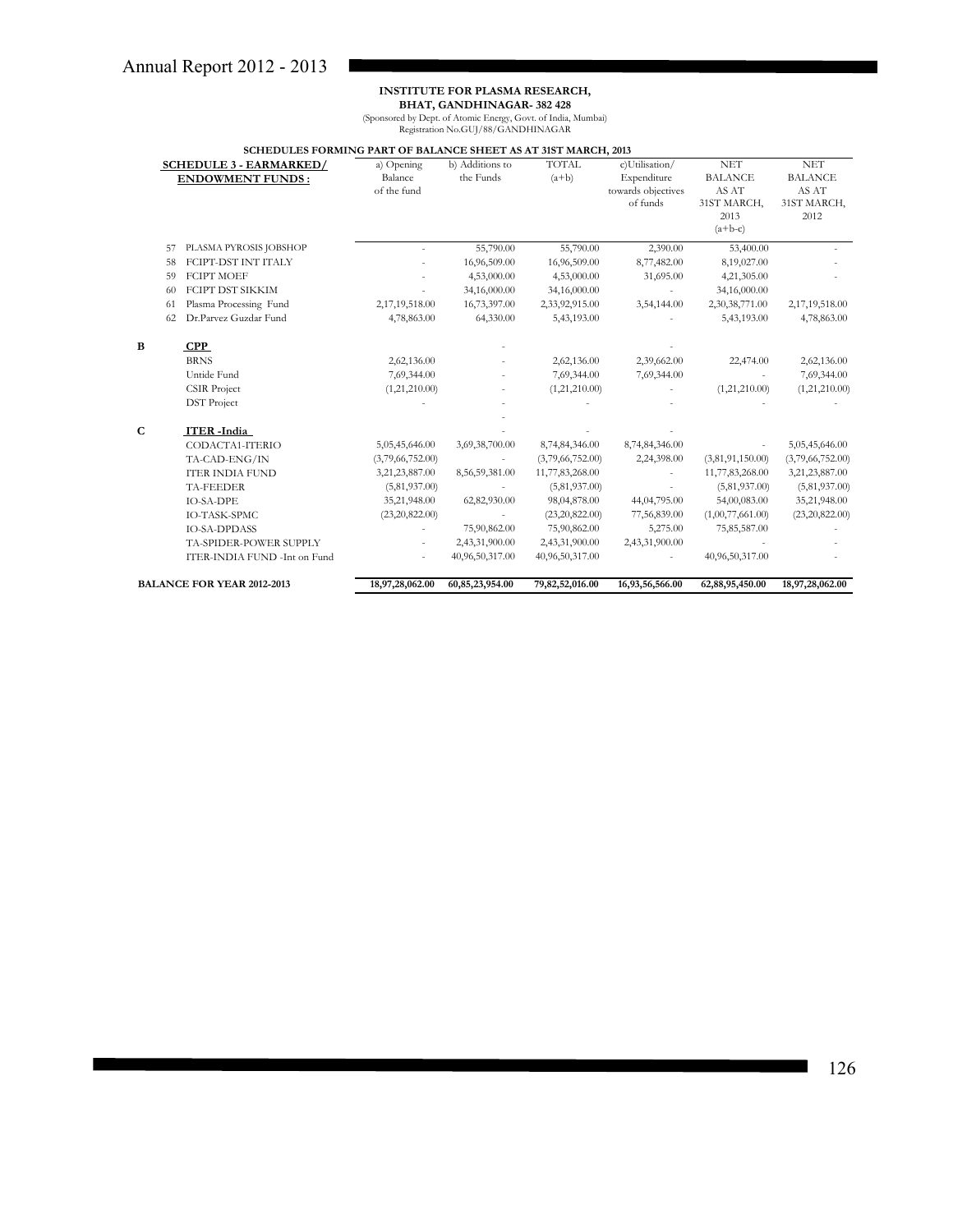(Sponsored by Dept. of Atomic Energy, Govt. of India, Mumbai) Registration No.GUJ/88/GANDHINAGAR

| <b>PARTICULARS</b>                                      | 2012-2013       | 2011-2012       |
|---------------------------------------------------------|-----------------|-----------------|
| <b>SCHEDULE 4 - CURRENT LIABILITIES AND PROVISIONS:</b> |                 |                 |
| A. CURRENT LIABILITIES:                                 |                 |                 |
| 1. Sundry Creditors                                     |                 |                 |
| a) For Goods                                            | 94,28,721.00    | 40,03,570.00    |
| b) Others                                               |                 |                 |
| 2. Other Current Liabilities                            |                 |                 |
| a) Security Deposits                                    | 3,37,05,336.00  | 2,82,01,569.00  |
| b) Other Liabilities                                    | 37, 34, 288.00  | 31,00,249.00    |
| <b>TOTAL</b> (A)                                        | 4,68,68,345.00  | 3,53,05,388.00  |
| <b>B. PROVISIONS</b>                                    |                 |                 |
| 1. Gratuity                                             | 11,29,61,031.00 | 10,10,29,087.00 |
| 2. Superannuating/Pension                               | 57,71,04,846.00 | 40,58,68,145.00 |
| 3. Accumulated Leave Encashment                         | 11,01,53,872.00 | 9,27,43,718.00  |
| 4. Outstanding Expenses                                 | 1,85,26,746.00  | 97,61,826.00    |
| 5. Audit Fees Payable                                   | 2,74,576.00     | 2,76,282.00     |
|                                                         |                 |                 |
| $TOTAL$ $(B)$                                           | 81,90,21,071.00 | 60,96,79,058.00 |
| $TOTAL (A+B)$                                           | 86,58,89,416.00 | 64,49,84,446.00 |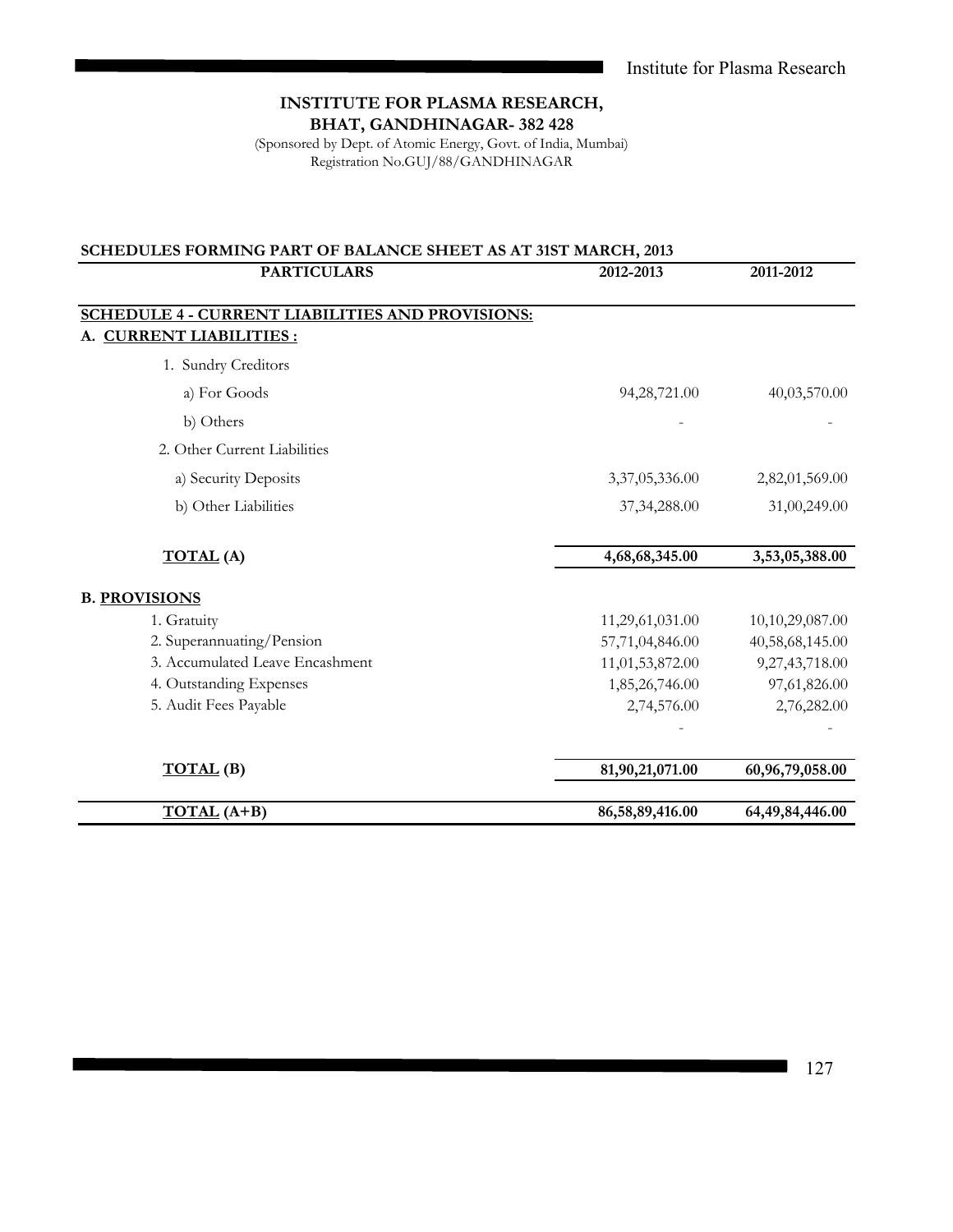# INSTITUTE FOR PLASMA RESEARCH,<br>BHAT, GANDHINAGAR - 382 428<br>Sponsered by Dept. of Atomic Energy, Govt. of India, Mumbai)<br>Registration No.GUJ/88/GANDHINAGAR (Sponsored by Dept. of Atomic Energy, Govt. of India, Mumbai) **INSTITUTE FOR PLASMA RESEARCH, BHAT, GANDHINAGAR- 382 428** Registration No.GUJ/88/GANDHINAGAR

SCHEDULES FORMING PART OF BALANCE SHEET AS AT 31ST MARCH, 2013 **SCHEDULES FORMING PART OF BALANCE SHEET AS AT 31ST MARCH, 2013** 

| SCHEDULE 5 - FIXED ASSETS      |                                                     |                             |                         |                            |                                                |                 |               |                             | NET BLOCK                          |                                     |
|--------------------------------|-----------------------------------------------------|-----------------------------|-------------------------|----------------------------|------------------------------------------------|-----------------|---------------|-----------------------------|------------------------------------|-------------------------------------|
| DESCRIPTION                    | as at beginning of<br>Consolidated Cost<br>the year | during the year<br>Addition | during the year<br>Ded. | the year end<br>Cost as at | Consolidated up to<br>beginning of the<br>year | for the year    | on deductions | the year end<br>Total up to | year - end<br>As at the<br>Current | year - end<br>As at the<br>Previous |
| A. FIXED ASSETS                |                                                     |                             |                         |                            |                                                |                 |               |                             |                                    |                                     |
| GNND:                          |                                                     |                             |                         |                            |                                                |                 |               |                             |                                    |                                     |
| a) Freehold                    |                                                     |                             |                         |                            |                                                |                 |               |                             |                                    |                                     |
| 1. Bhat Land                   | 56,75,519.00                                        |                             |                         | 56,75,519.00               |                                                |                 |               |                             | 56,75,519.00                       | 56,75,519.00                        |
| 2.GIDC Land                    | 83,52,433.00                                        |                             |                         | 83,52,433.00               |                                                |                 |               |                             | 83,52,433.00                       | 83,52,433.00                        |
| 3.CPP Land                     | 4,36,440.00                                         |                             |                         | 4,36,440.00                |                                                |                 |               |                             | 4,36,440.00                        | 4,36,440.00                         |
| <b>BUILDINGS</b><br>$\sim$     |                                                     |                             |                         |                            |                                                |                 |               |                             |                                    |                                     |
| On Freehold Land               |                                                     |                             |                         |                            |                                                |                 |               |                             |                                    |                                     |
| a) Main Building               | 23,14,42,799.00                                     | 22,33,259.00                |                         | 23,36,76,058.00            | 5,39,85,241.00                                 | 38,29,975.00    |               | 5,78,15,216.00              | 7,58,60,842.00                     | 7,74,57,558.00                      |
| b) Guest House/Hostel Building | 5,57,96,008.00                                      | 32,79,888.00                |                         | 5,90,75,896.00             | 17,93,527.00                                   | 9,83,412.00     |               | 27,76,939.00                | 5,62,98,957.00                     | 5,40,02,481.00                      |
| c) Staff quarters              | 28,55,711.00                                        |                             |                         | 28,55,711.00               | 13,26,618.00                                   | 46,548.00       |               | 13,73,166.00                | 14,82,545.00                       | 15,29,093.00                        |
| d) FCIPT Building              | 7,57,31,802.00                                      | 45,01,480.00                |                         | 8,02,33,282.00             | 6,17,214.00                                    | 13,07,802.00    |               | 19,25,016.00                | 7,83,08,266.00                     | 7,51,14,588.00                      |
| e) Lab.Building                | 2,71,06,194.00                                      | 16,87,44,779.00             |                         | 19,58,50,973.00            | 83,02,604.00                                   | 18,99,171.00    |               | ,02,01,775.00               | 18,56,49,198.00                    | ,88,03,590.00                       |
| f) Addition Building           | 71,695.00                                           |                             |                         | 71,695.00                  |                                                |                 |               |                             | 71,695.00                          | 71,695.00                           |
| g) Approach Road               | 39,27,112.00                                        |                             |                         | 39,27,112.00               | 32,006.00                                      | 64,012.00       |               | 96,018.00                   | 38,31,094.00                       | 38,95,106.00                        |
| PLANT MACHINERY &<br>S         |                                                     |                             |                         |                            |                                                |                 |               |                             |                                    |                                     |
| <b>EQUIPMENTS</b>              |                                                     |                             |                         |                            |                                                |                 |               |                             |                                    |                                     |
| a) Scientific Equipments       | 3,42,60,47,580.00                                   | 28,06,78,926.00             | 1,66,283.00             | 3,70,65,60,223.00          | 1,19,41,91,096.00                              | 16,11,15,097.00 | 71,628.00     | 1,35,52,34,565.00           | 2,35,13,25,658.00                  | 2,23,18,56,484.00                   |
| b) Workshop Equipments         | 60,58,459.00                                        | 1,11,878.00                 |                         | 61,70,337.00               | 36,33,162.00                                   | 1,98,995.00     |               | 38,32,157.00                | 23,38,180.00                       | 24,25,297.00                        |
| c) Workshop Tools              | 1,90,926.00                                         |                             |                         | 1,90,926.00                | 1,72,926.00                                    | 1,086.00        |               | 1,74,012.00                 | 16,914.00                          | 18,000.00                           |
| d) Machinery & Equipment       | 1,01,23,804.00                                      |                             |                         | 1,01,23,804.00             | 50,27,996.00                                   | 5,29,818.00     |               | 55,57,814.00                | 45,65,990.00                       | 50,95,808.00                        |
| e) Mechanical Works Equipment  | 3,94,390.00                                         |                             |                         | 3,94,390.00                | 1,76,575.00                                    | 20,923.00       |               | 1,97,498.00                 | 1,96,892.00                        | 2,17,815.00                         |
| f) Vehicle                     | 4,37,833.00                                         |                             |                         | 4,37,833.00                | 4,04,418.00                                    | 7,460.00        |               | 4,11,878.00                 | 25,955.00                          | 33,415.00                           |
| FURNITURE, FIXTURES            | 6,24,44,869.00                                      | 98,35,779.00                |                         | 7,22,80,648.00             | 2,40,02,230.00                                 | 34,33,440.00    |               | 2,74,35,670.00              | 4,48,44,978.00                     | 3,84,42,639.00                      |
| OFFICE/GEN. EQUIPMENTS         | 3,68,58,363.00                                      | 31,93,373.00                | 2,90,727.00             | 3,97,61,009.00             | 1,35,20,684.00                                 | 14,83,098.00    | 1,86,691.00   | 1,48,17,091.00              | 2,49,43,918.00                     | 2,33,37,679.00                      |
| COMPUTER / PERIPHERALS         | 36,45,52,244.00                                     | 5,40,79,382.00              | 65,31,480.00            | 11,21,00,145.00            | 23,88,31,175.00                                | 3,39,18,464.00  | 60,80,766.00  | 26,66,68,873.00             | 4,54,31,272.00                     | 2,57,21,069.00                      |
| ELECTRIC INSTALLATION          | 1,42,02,204.00                                      | 92,826.00                   |                         | 1,42,95,030.00             | 72,74,924.00                                   | 3,64,485.00     |               | 76,39,409.00                | 66,55,621.00                       | 69,27,280.00                        |
| LIBRARY BOOKS/ JOURNALS        | 17,12,11,511.00                                     | 75,30,290.00                | 7,453.00                | 8,87,34,348.00             | 7,32,52,517.00                                 | 78,34,264.00    |               | 8,10,86,781.00              | 10,76,47,567.00                    | 9,79,58,994.00                      |
| TOTAL FOR CURRENT YEAR         | 4,50,39,17,897.00                                   | 54,42,81,860.00             | 69,95,943.00            | 5,04,12,03,814.00          | 1,62,65,44,913.00                              | 21,70,38,050.00 | 63,39,085.00  | 1,83,72,43,878.00           |                                    |                                     |
| PREVIOUS YEAR                  | 3,95,02,26,085.00                                   | 56,18,55,276.00             | 81,63,464.00            | 4,50,39,17,897.00          | 1,42,57,58,959.00                              | 20,81,49,219.00 | 73,63,265.00  | 1,62,65,44,913.00           | 3,20,39,59,934.00                  | 2,87,73,72,983.00                   |

**B. CAPITAL WORK-IN-PROGRESS** 37,30,44,130.00 58,38,74,478.00 25,16,23,598.00 70,52,95,010.00 - 70,52,95,010.00 - 70,52,95,010.00 **TOTAL** 4,87,69,62,027.00 1,12,81,56,338.00 25,86,19,541.00 5,74,64,98,824.00 1,62,65,44,913.00 21,70,38,050.00 71,16,34,095.00 1,83,72,43,878.00 **3,90,92,54,944.00**

58,38,74,478.00 1,12,81,56,338.00

37,30,44,130.00 4,87,69,62,027.00

**B. CAPITAL WORK-IN-PROGRESS** 

TOTAL

3,25,04,17,113.00

 $70,52,95,01000$   $3,90,92,54,944,00$   $3,90,92,54,944,00$   $3,25,04,17,113,00$ 70,52,95,010.00

71,16,34,095.00 70,52,95,010.00

21,70,38,050.00

1,62,65,44,913.00

5,74,64,98,824.00 70,52,95,010.00

25,86,19,541.00 25,16,23,598.00

## Annual Report 2012 - 2013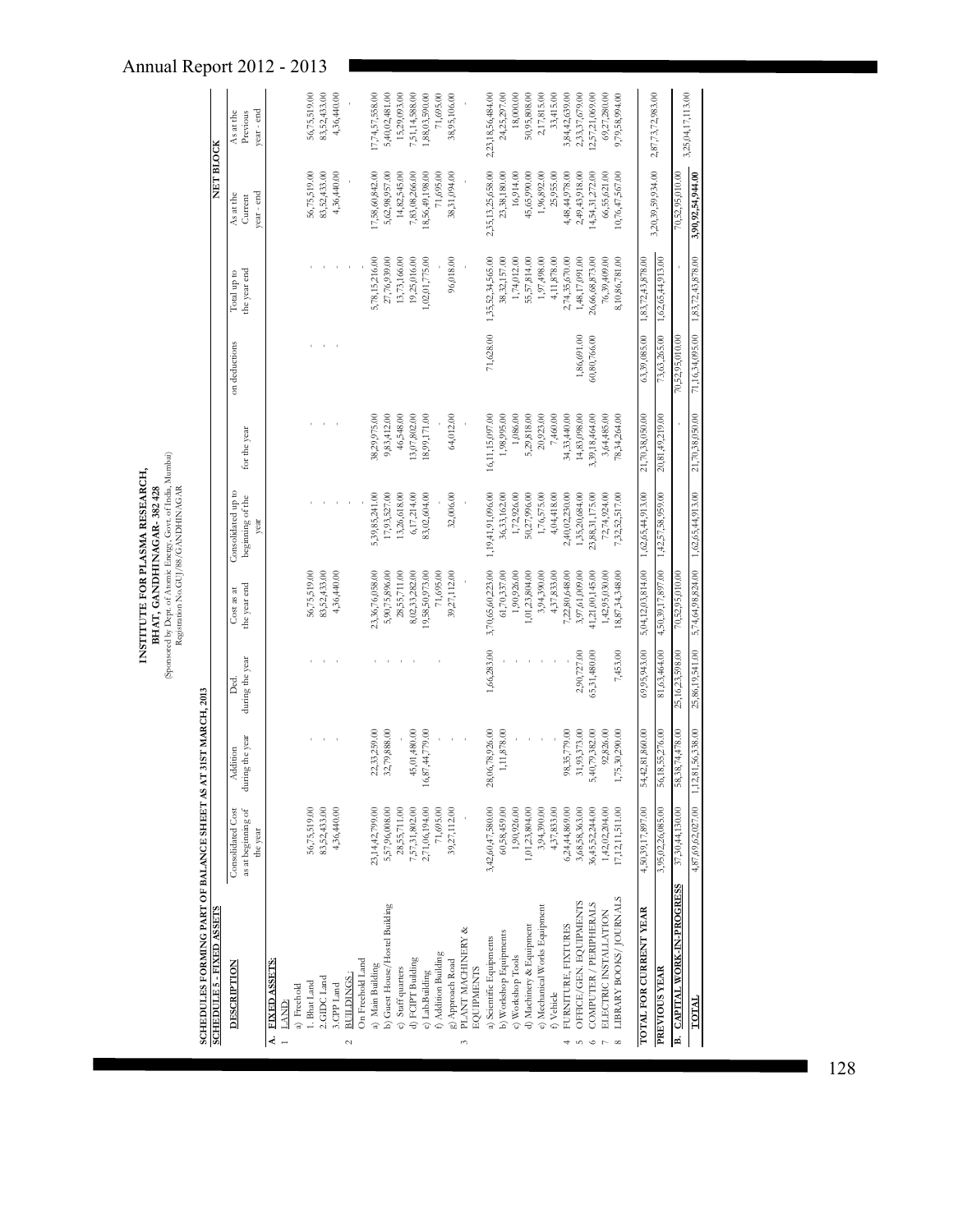**BHAT, GANDHINAGAR- 382 428** (Sponsored by Dept. of Atomic Energy, Govt. of India, Mumbai) Registration No.GUJ/88/GANDHINAGAR

#### **SCHEDULES FORMING PART OF BALANCE SHEET AS AT 31ST MARCH, 2013**

| <b>PARTICULARS</b>                                                                  | 2012-2013         | 2011-2012         |
|-------------------------------------------------------------------------------------|-------------------|-------------------|
| <b>ASSETS, LOANS</b><br><b>SCHEDULE 6 - CURREN</b><br><b>ADVANCES ETC:</b>          |                   |                   |
| A. <u>CURRENT ASSETS :</u>                                                          |                   |                   |
| 1. Inventories:                                                                     |                   |                   |
| a) Stores and spares                                                                | 76,42,224.00      | 67,47,259.00      |
| 2. Cash balances in hand (including cheques/drafts and imprest)                     |                   |                   |
| <b>IPR</b>                                                                          | 1,31,745.00       | 92,777.00         |
| ITER-India                                                                          | 25,789.00         | 59,405.00         |
| <b>CPP</b>                                                                          | 10,692.00         | 2,443.00          |
| 3. Bank Balances:                                                                   |                   |                   |
| a) With Scheduled Banks:                                                            |                   |                   |
| - On Current Accounts                                                               |                   |                   |
| State Bank of India, IPR Branch, Gandhinagar (IPR)                                  | 3,82,77,788.00    | 3,47,63,724.00    |
| State Bank of India, Naroda Branch, Ahmedabad (IPR)                                 | 76,85,560.00      | 3,05,00,138.00    |
| State Bank of India, IPR Branch, Gandhinagar (ITER-India)                           | 27,47,497.00      | 24,51,073.00      |
| State Bank of India, Naroda Branch, Ahmedabad (ITER-India)                          | 34,53,647.00      | 24,71,120.00      |
| State Bank of India, Sonapur, Guwahati (CPP-IPR)                                    | 11,18,874.00      | 91,07,761.00      |
| State Bank of India, CPP, Guwahati                                                  | 1,18,908.00       | 23,89,857.00      |
| State Bank of India, PRF, Guwahati                                                  | 1,28,775.00       | 32,50,712.00      |
| - On Deposit Accounts                                                               |                   |                   |
| State Bank of India -(IPR)                                                          | 34,22,65,127.00   | 1,10,33,03,953.00 |
| State Bank of India - (ITER-India)                                                  | 1,76,36,78,856.00 | 2,75,25,50,489.00 |
| State Bank of India - (CPP-IPR)                                                     | 1,00,85,895.00    | 50,00,000.00      |
| - On Savings Accounts                                                               |                   |                   |
| State Bank of India, S.B. No 30767137485                                            | 35,02,716.00      | 5,25,12,963.00    |
|                                                                                     |                   |                   |
| <b>TOTAL</b> (A)                                                                    | 2,18,08,74,093.00 | 4,00,52,03,674.00 |
| <b>B. LOANS, ADVANCES AND OTHER ASSETS:</b>                                         |                   |                   |
| 1. Loans:                                                                           |                   |                   |
| a) Staff                                                                            |                   |                   |
| House Building Advance (Including accrued interest)                                 | 2,58,79,932.00    | 2,65,96,356.00    |
| Computer Advance (Including accrued interest)                                       | 1,09,08,199.00    | 1,15,40,992.00    |
| Vehicle Advance (Including accrued interest)                                        | 53,71,778.00      | 55,99,469.00      |
| 2. Advances and amounts recoverable in cash or in kind or for value to be received: |                   |                   |
| a) Advances to Non Govt. Contractors & Suppliers (Including adv.                    | 3,48,45,01,227.00 | 1,11,58,74,673.00 |
| for Capital Works)                                                                  |                   |                   |
| b) Advances to Govt.Institutions/Organisations                                      | 82,32,10,905.00   | 78,74,84,315.00   |
| (Refer Note 5 of Schedule-14)                                                       |                   |                   |
| c) Deposit with Government Authorities                                              | 72,78,291.00      | 63,09,473.00      |
| d) Deposit with Others                                                              | 65,71,896.00      | 37,94,093.00      |
| d) Telephone Recovery                                                               |                   | 905.00            |
| e) TDS                                                                              | 9,99,614.00       | 12,32,480.00      |
| f) Advance for Travelling Expenses                                                  | 1,31,37,025.00    | 2,90,84,408.00    |
| g) General Advance                                                                  | 5,84,624.00       | 4,64,364.00       |
| h) Festival Advance                                                                 | 42,000.00         | 53,700.00         |
| i) LTC Advance                                                                      | 9,23,761.00       | 16,55,194.00      |
| i) Medical Recovery                                                                 | 1,84,573.00       | 16,784.00         |
| k) CPP-NPS                                                                          |                   |                   |
| I) Prepaid Expenses                                                                 | 2,13,391.00       |                   |
| 3. Income Accrued:                                                                  |                   | 17,39,219.00      |
|                                                                                     |                   |                   |
| a) On Bank Fixed Deposits                                                           | 2,47,64,916.00    | 4,20,66,710.00    |
| <b>TOTAL</b> (B)                                                                    | 4,40,45,72,132.00 | 2,03,35,13,135.00 |
| TOTAL (A+B)                                                                         | 6,58,54,46,225.00 | 6,03,87,16,809.00 |

129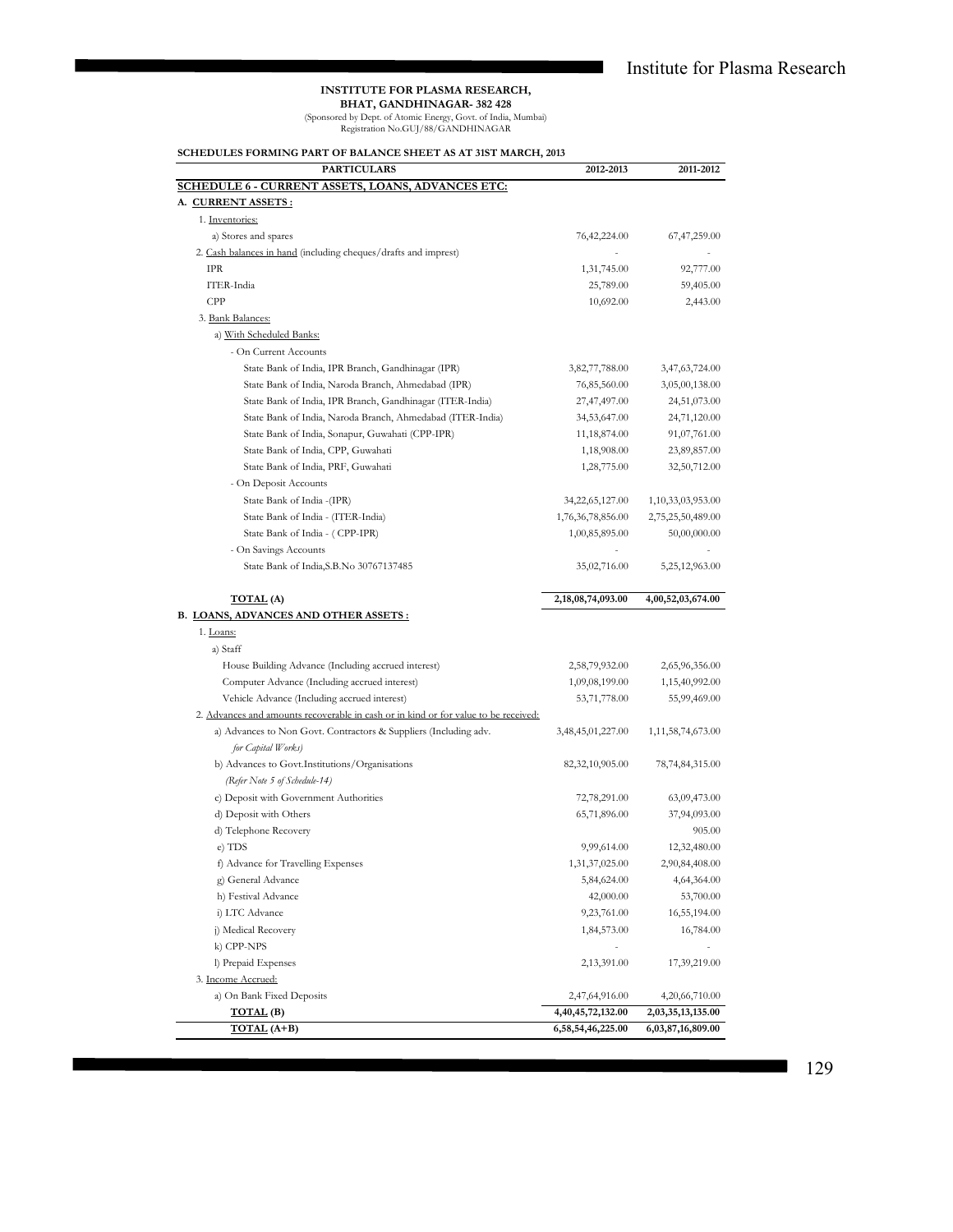ш

**BHAT, GANDHINAGAR- 382 428**

(Sponsored by Dept. of Atomic Energy, Govt. of India, Mumbai)

**SCHEDULES FORMING PART OF INCOME & EXPENDITURE FOR THE YEAR ENDED 31ST MARCH, 2013**

Registration No.GUJ/88/GANDHINAGAR

| <b>PARTICULARS</b>                                             | 2012-2013          | 2011-2012         |
|----------------------------------------------------------------|--------------------|-------------------|
| <b>SCHEDULE 7 - GRANTS/SUBSIDIES:</b>                          |                    |                   |
| (Irrevocable Grants & Subsidies Received)                      |                    |                   |
| 1) Central Government (Dept. of Atomic Energy, Govt. of India) | 2,24,21,50,000.00  | 4,51,64,00,000.00 |
| <b>TOTAL</b>                                                   | 2,24,21,50,000.00  | 4,51,64,00,000.00 |
| <b>SCHEDULE 8 - INTEREST EARNED:</b>                           |                    |                   |
| 1) On Term Deposits & Savings Deposits:                        |                    |                   |
| a) With Scheduled Banks                                        | 23, 27, 26, 387.00 | 19,74,28,818.00   |
| 2) On Loans:                                                   |                    |                   |
| a) Employees/Staff                                             |                    |                   |
| - On Vehicle Advance                                           | 4,59,337.00        | 3,19,389.00       |
| - On Computer Advance                                          | 6,27,307.00        | 6,50,688.00       |
| - On House Building Advance                                    | 10,98,611.00       | 12,23,104.00      |
| <b>TOTAL</b>                                                   | 23,49,11,642.00    | 19,96,21,999.00   |
| <b>SCHEDULE 9 - OTHER INCOME:</b>                              |                    |                   |
| 1) Miscellaneous Income                                        | 9,47,950.00        | 2,09,050.00       |
| 2) Rent                                                        | 2,94,468.00        | 1,63,411.00       |
| 3) Royalty & Tranfer Fee Income                                | 3,09,060.00        | 10,52,235.00      |
| <b>TOTAL</b>                                                   | 15,51,478.00       | 14,24,696.00      |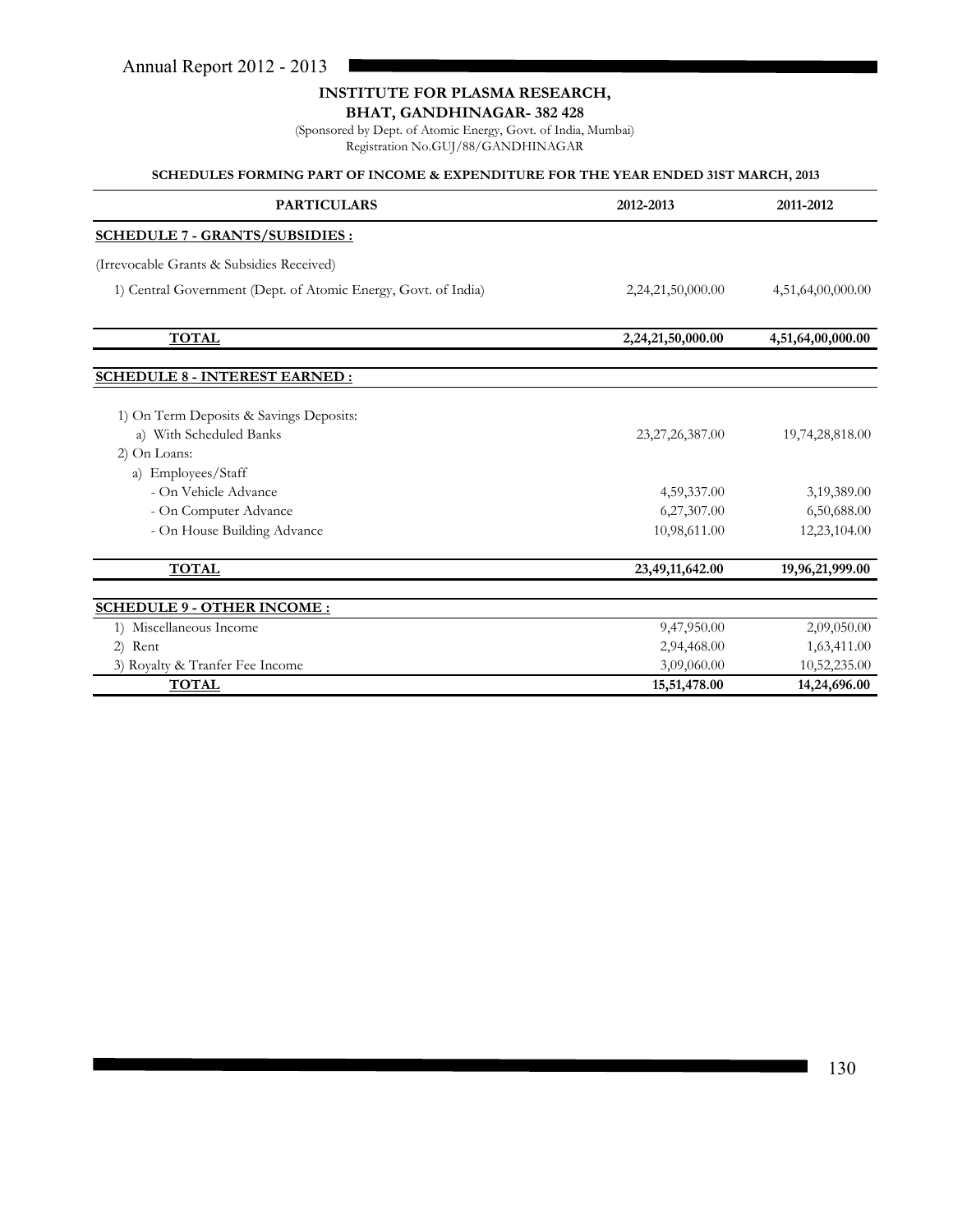(Sponsored by Dept. of Atomic Energy, Govt. of India, Mumbai) Registration No.GUJ/88/GANDHINAGAR

| SCHEDULES FORMING PART OF INCOME & EXPENDITURE FOR THE YEAR 31ST MARCH, 2013 |                    |                    |
|------------------------------------------------------------------------------|--------------------|--------------------|
| <b>PARTICULARS</b>                                                           | 2012-2013          | 2011-2012          |
| <b>SCHEDULE 10 - ESTABLISHMENT EXPENSES:</b>                                 |                    |                    |
| a) Salaries and Wages                                                        | 25,42,84,631.00    | 22, 13, 34, 136.00 |
| b) Allowances and Bonus                                                      | 26, 39, 33, 520.00 | 19,60,20,556.00    |
| c) Contribution to Provident Fund                                            | 1,74,26,381.00     | 1,51,40,022.00     |
| d) Staff Welfare Expenses                                                    | 2,72,915.00        | 2,85,166.00        |
| e) Expenses on Employees' Retirement and Terminal Benefits                   | 20, 14, 69, 115.00 | 10,87,75,824.00    |
| f) NPS charges                                                               | 1,31,516.00        | 1,13,963.00        |
| Less: PF Contribution Receipt for PF Trust on Option change CPF to GPF       | (90, 23, 828.00)   | (1,02,44,635.00)   |
| <b>TOTAL</b>                                                                 | 72,84,94,250.00    | 53, 14, 25, 032.00 |
| <b>SCHEDULE 11 - OTHER ADMINISTRATIVE EXPENSES ETC.:</b>                     |                    |                    |
| a) Purchases- Consumable Stores & Spares                                     | 13,94,00,434.00    | 15, 18, 79, 441.00 |
| b) Electricity and Power                                                     | 7,10,99,598.00     | 4,49,63,527.00     |
| c) Repairs and Maintenance                                                   | 6, 11, 24, 553. 00 | 5,28,69,730.00     |
| d) Rent, Rates and taxes                                                     | 1,95,19,076.00     | 1,35,42,759.00     |
| e) Transport Hire Charges                                                    | 2,43,71,482.00     | 1,81,98,159.00     |
| Postage & Telegraph<br>f)                                                    | 8,00,042.00        | 5,73,715.00        |
| g) Telephone and Trunck                                                      | 46, 46, 896. 00    | 49,33,002.00       |
| h) Printing and Stationary                                                   | 15,38,417.00       | 20,37,913.00       |
| i) Travelling and conveyance Expenses                                        | 1,96,71,025.00     | 1,70,04,337.00     |
| j) Travelling Expenses-International                                         | 5,90,61,134.00     | 3,62,40,594.00     |
| k) T.A.to Candidates                                                         | 48,707.00          | 5,54,762.00        |
| l) Expenses on Seminar/Workshops                                             | 67,50,317.00       | 34,83,711.00       |
| m) Membership                                                                | 40,808.00          | 76,979.00          |
| n) Auditors Remuneration - Internal                                          | 1,55,892.00        | 1,57,892.00        |
| o) Auditors Remuneration - Statutory                                         | 1,40,450.00        | 1,40,450.00        |
| p) Entertainment Expenses                                                    | 12,00,152.00       | 15,22,998.00       |
| q) Professional/Legal Charges                                                | 7,97,669.00        | 6, 12, 814.00      |
| r) Security Expenses                                                         | 1,49,41,393.00     | 95,28,885.00       |
| s) Freight and Cartage Expenses                                              | 21, 18, 115.00     | 13,08,240.00       |
| t) Visiting Scientist Expenses                                               | 27, 27, 953.00     | 17,69,696.00       |
| u) Advertisement and Publicity                                               | 54,70,429.00       | 60,94,509.00       |
| v) Others-Misc. Expenses                                                     | 3,13,978.00        |                    |
| w) Book Grant to Research Student                                            | 5,60,456.00        | 2,82,837.00        |
| x) Short term Research Programme                                             | 6,97,930.00        | 7,86,894.00        |
| y) Honorarium                                                                | 4,94,676.00        | 6,79,086.00        |
|                                                                              |                    | 4,60,482.00        |
| z) Medical Expenses                                                          | 1,27,21,673.00     | 87,90,687.00       |
| aa) Leveries                                                                 | 67,419.00          | 7,712.00           |
| ab) Bank Charges                                                             | 22,45,732.00       | 5,84,582.00        |
| ac) Cylinder Hire Charges                                                    | 6,043.00           | 1,06,322.00        |
| ad) Wages                                                                    | 2,54,42,712.00     | 1,62,97,412.00     |
| ae) Canteen Subsidy                                                          | 23,80,664.00       | 17,64,997.00       |
| af) Printing & Publication                                                   | 5,05,490.00        | 6,46,608.00        |
| ag) Collobrative Research Expenses                                           | 6,53,56,247.00     | 79, 18, 722.00     |
| ah) Technical & Professional Consultancy                                     | 1,46,95,114.00     | 14,60,35,387.00    |
| ai) Forest Royalty                                                           |                    |                    |

 **TOTAL 56,11,12,676.00 55,18,55,841.00**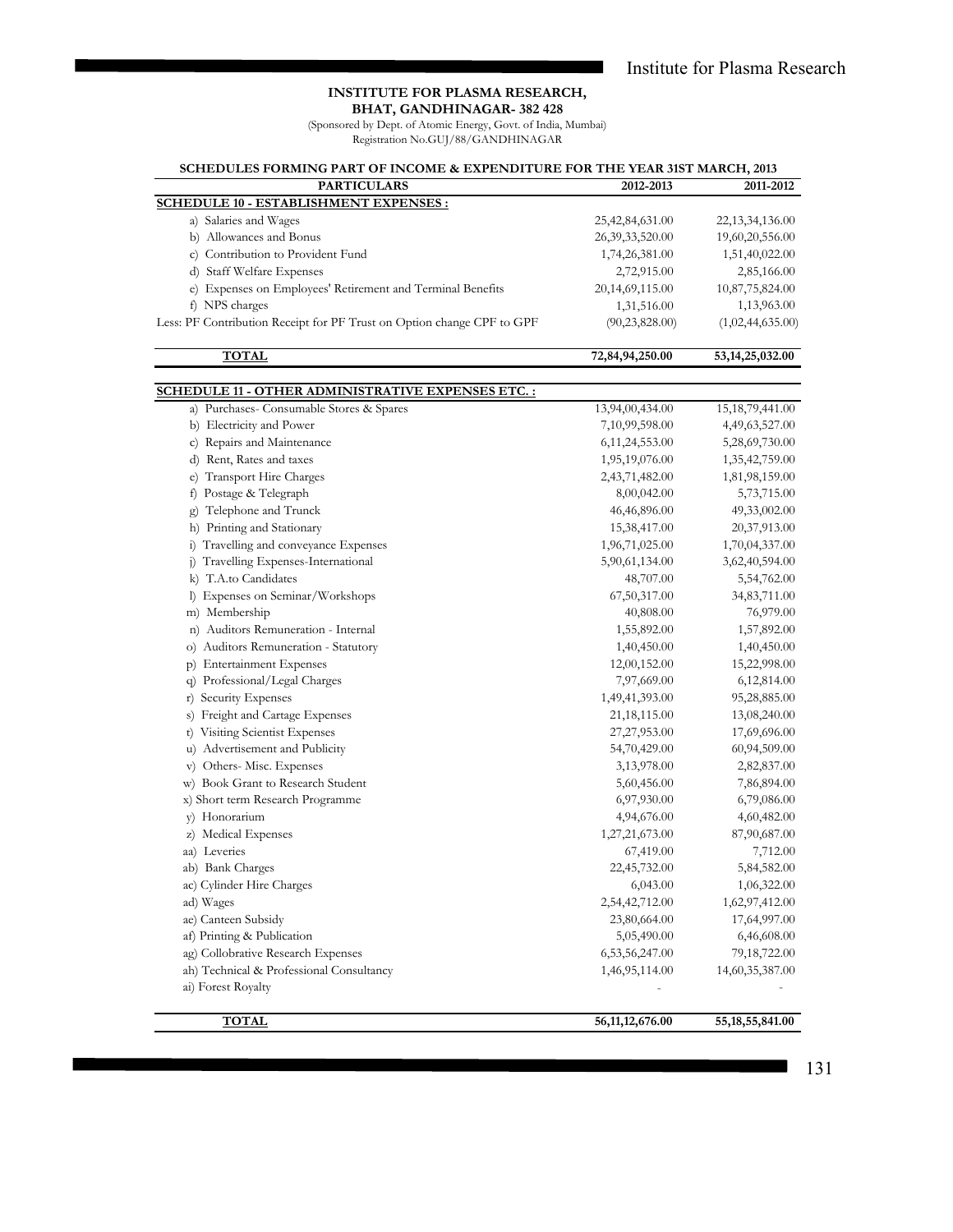(Sponsored by Dept. of Atomic Energy, Govt. of India, Mumbai) Registration No.GUJ/88/GANDHINAGAR

## **SCHEDULES FORMING PART OF INCOME & EXPENDITURE FOR THE YEAR 31ST MARCH, 2013**

| <b>PARTICULARS</b>                     | 2012-2013          | 2011-2012       |
|----------------------------------------|--------------------|-----------------|
| <b>SCHEDULE 12 - DEPRECIATION:</b>     |                    |                 |
| a) Building                            | 67, 12, 558.00     | 38,04,531.00    |
| <b>Staff Quarters Building</b><br>b)   | 46,548.00          | 46,548.00       |
| Scientific Equipments<br>$\mathbf{C}$  | 16, 11, 15, 097.00 | 14,56,42,718.00 |
| Workshop Equipments<br>d)              | 1,98,995.00        | 2,20,242.00     |
| Workshop Tools<br>e)                   | 1,086.00           | 1,086.00        |
| Furniture & Fixture<br>f)              | 34, 33, 440.00     | 31,27,364.00    |
| Office/General Equipments<br>$\bf g)$  | 14,83,098.00       | 12,80,877.00    |
| Computers/Peripherals<br>h)            | 3,39,18,464.00     | 4,37,26,084.00  |
| Electric Installations<br>$\ddot{i}$   | 3,64,485.00        | 3,54,631.00     |
| Library Books/Journals                 | 78, 34, 264. 00    | 68,74,236.00    |
| <b>Guest House Building</b><br>$\bf k$ |                    | 13,68,138.00    |
| l) Lab Building                        |                    | 4,92,443.00     |
| M) Machinery & Equipment               | 5,29,818.00        | 5,29,819.00     |
| N) Mechanical Works                    | 20,923.00          | 20,923.00       |
| O) Vehicle                             | 7,460.00           | 7,460.00        |
| P) FCIPT Building                      | 13,07,802.00       | 6,17,214.00     |
| Q) Approach Road                       | 64,012.00          | 32,006.00       |
| <b>TOTAL</b>                           | 21,70,38,050.00    | 20,81,46,320.00 |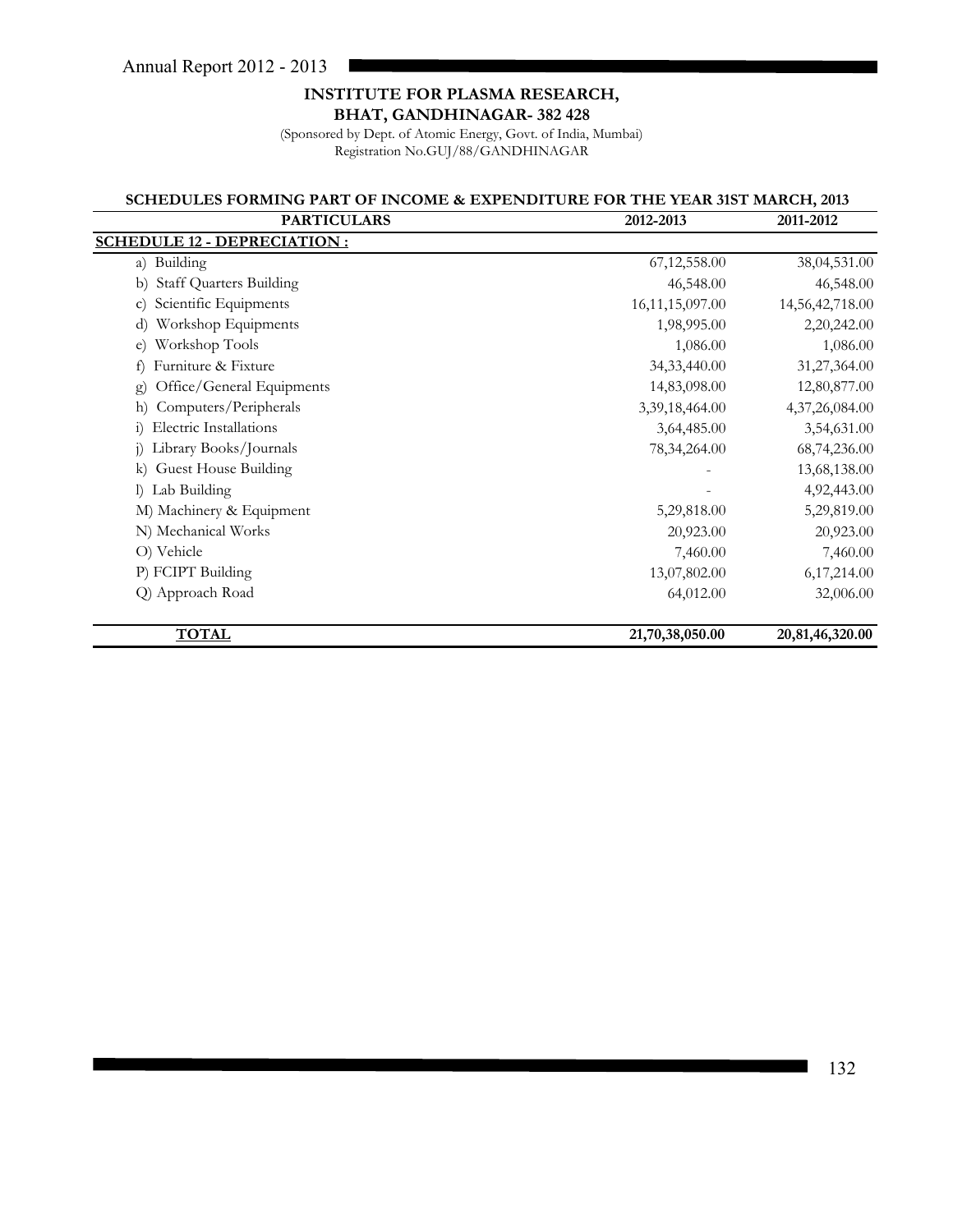**BHAT, GANDHINAGAR- 382 428** (Sponsored by Dept. of Atomic Energy, Govt. of India, Mumbai)

Registration No.GUJ/88/GANDHINAGAR

#### **SIGNIFICANT ACCOUNTING POLICIES**

#### **SCHEDULE- 13:**

#### **1. BASIS FOR PREPARATION OF ACCOUNTS**

unless otherwise stated and on going concern basis. The Financial statements are prepared on the historical cost convention, and on accrual method of Accounting,

#### **2. INVENTORY VALUATION**

Stores & spares are valued at the weighted average cost.

#### **3. INVESTMENT**

Investments are valued at cost.

#### **4. FIXED ASSETS**

of assets. Fixed Assets are recorded at cost which includes incidental expenses incurred up to the date of commissioning

#### **5. DEPRECIATION**

i) Depreciation is provided on Straight Line Basis at the rates specified in Schedule XIV of Companies Act, 1956.

ii) Depreciation on additions to Assets other than Buildings and Library Books/Journals is provided on prorata basis from the month of addition.

applicable rate. Depreciation on additions to Buildings and Library Books/Journals is provided at 50% of the

#### **6. GOVERNMENT GRANTS**

received in respect of Fixed Assets are transferred to the Corpus Fund through the Income & Expenditure Account at the time of acquisition of Fixed Assets. Government Grants are accounted for on the basis of the Income Approach on receipt basis. Grants

#### **7. FOREIGN CURRENCY TRANSACTION**

- i) Foreign currency transactions during the year are recorded at rates of exchange prevailing on the date of transactions.
- ii) Foreign Currency Assets and Liabilities are not translated into rupees at the rates of exchange prevailing on Balance-Sheet date.

#### **8. CONTRIBUTIONS TO PROJECTS**

Project Memorandum of Understandng. Contributions to collaborative projects are accounted on the basis of the respective project agreements/

#### **9. EXTERNALLY FUNDED PROJECTS**

Recipts & expenses for Task Agreement and Externally Funded Projects are being accounted in a specific account. On closure, surplus/deficit is being transferred to Plasma Processing Fund/ITER-India Fund.

#### **10. INTEREST EARNED ON PROJECT FUNDS**

Interest earned on the deposits made out of unspent grant and other funds of ITER India is being transferred to ITER-India Fund.

#### **11. RESEARCH & DEVELOPMENT**

Capital expenditure on research and development is shown as an addition to fixed assets. Revenue expenditure on research and development is charged against the grant of the year in which it incurred,

#### **12. RETIREMENT BENEFITS**

valuation basis. Liability for all Retirement benefits like Pension, Gratuity, Leave Encashment are accounted for on actuarial

As per our report of even date attached.

#### **For T.N.Shah & Co.,** Chartered Accountants

**(Prof. Dhiraj Bora) (Prof.R.Jha) (H.K.Sharma)** Director Dean Accounts Officer-II Partner -Sd- -Sd- -Sd- -Sd-

**(Tushar N. Shah)** Membership No. 042748

Place : Gandhinagar Dated :23/07/2013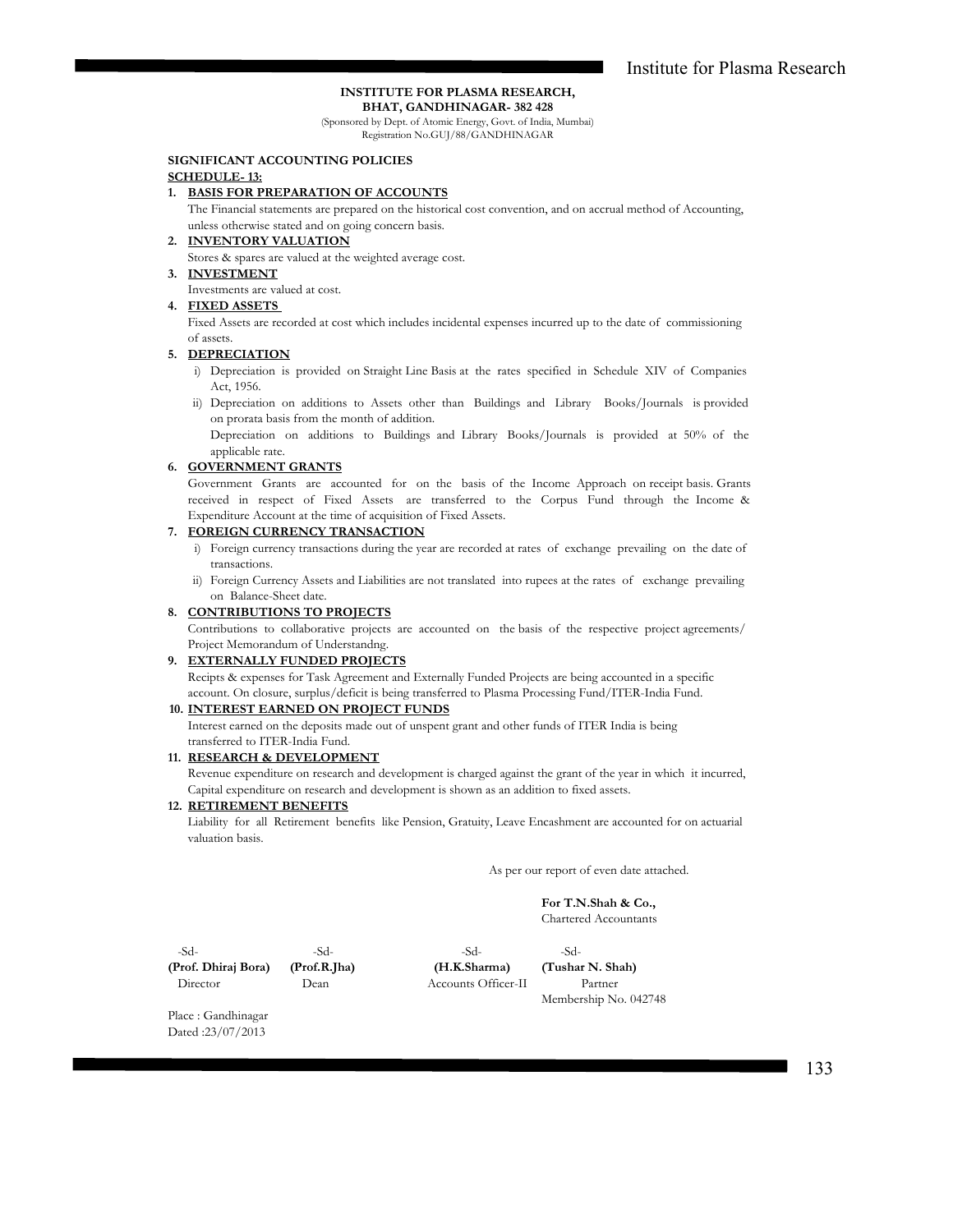(Sponsored by Dept. of Atomic Energy, Govt. of India, Mumbai) Registration No.GUJ/88/GANDHINAGAR

## **NOTES TO THE ACCOUNTS**

#### **SCHEDULE- 14:**

- **1 a** Hitherto, as per rules of ITER India Empowered Board, separate set of accounts & records were to be maintained and separate Audited Statement of Accounts were to be presented for the ITER-India Project w.e.f.April 1, 2008. Accordingly, a control account maintained for ITER- India was shown under Schedule-2 " Researve & Surplus" for the previous year. However, in terms of Department Atomic Energy directive vide their letter No. 18/1/2010-R&D-II/9309 dated October 5, 2010, Audited Statements of Accounts for ITER-India project are to be presented on branch accounting concept. Accordingly, the necessary effects to account for the above directive of Department have been made as on March 31, 2013.
- **b** The Central Government vide its letter No.  $19/01/2006$  R&D II / VOL.II /352 dated May 29, 2009 has approved Rs. 12,39,329.50 remain outstanding as on March 31, 2013. As a part of the above merger, the Government of Assam has funded certain financial obligations (including certain Contingent liabilities) of CPP-IPR outstanding as on March 31,2008 aggregating to Rs.72,92,204.00. Out of this, an amount of administrative and Financial merger of Centre of Plasma Physics, Guwahati (CPP and CPP-IPR since May 29,2009) with Institute for Plasma Research,Gandhingar on as is where is basis with immediate effect.Accordingly liabilities and current assets of CPP as on May 28,2009 are taken over at their book value and fixed assets are taken over at their net written down values as on May 28, 2009. Necessary changes are made in the Accounting Policies of CPP-IPR for period May 29, 2009 onwards.
- **c** Vide its letter No.STE.89/2006/173 Dated December 17, 2008, The Government of Assam has funded certain financial amount received there against from the Government of Assam is shown under current liabilities. obligations (including certain Contingent liabilities) of CPP outstanding as on March 31, 2008 aggregating to Rs.72,92,204.00. Out of this,Rs.1239329.50 as on 31.03.2013 are under re-consideration and subject to approval by CPP-IPR as on date. The
- **d** Considering the effects of Notes 1a, 1b & 1c above, previous year's figures may not be comparable with those of the current year. Otherwise, previous years figures have been regrouped, rearranged and reclassified wherever necessary.

#### **2 CONTINGENT LIABILITIES :**

(i) Contingent Liabilities in respect of claims not acknowledged as debts Rs.--NIL-- ( Previous year Rs. NIL ).

(ii) Guarantees and Letter of Credits given by Bank Rs.23915.89 Lakhs ( Previous Year Rs.22388.42 Lakhs).

#### **3 CAPITAL COMMITMENTS**

( Previous Year Rs.29374.03 Lacs). Estimated value of Contracts remaining to be executed on Capital Account and not provided for Rs.1,22,946.71 Lacs

#### **4 DEPRECIATION**

Depreciation for the year 2012-2013 Rs.21,64,96,050/- (Previous Year Rs.20,81,46,320/-) has been debited to the Income & Expenditure Account and the like amount has been transferred from the Corpus Fund to the Income & Expenditure Account.

#### **5 FOREIGN CURRENCY TRANSACTION**

| i) Value of Imports Calculated on F.O.B. Basis: | 2012-13            | 2011-12           |
|-------------------------------------------------|--------------------|-------------------|
| - Capital Goods                                 | 50, 20, 84, 107.00 | 15,07,52,500.00   |
| - Consumables & Spares                          | 5,79,55,882.00     | 6,54,15,309.00    |
| ii) Expenditure in foreign currency:            |                    |                   |
| - Travel                                        | 4, 13, 19, 625.00  | 1,89,90,116.00    |
| - Cash Contribution to ITER-Organisation        |                    | 1,24,95,29,636.00 |
| - Technical Consultancy                         | 5,83,388.00        | 3,92,38,041.00    |
| $\overline{\text{iii}}$ Earnings :              |                    |                   |
| - Value of Exports on F.O.B. basis              | Nil                | Nil               |

**6** Advance to Contractors & Suppliers(including Advance for Capital Works) stated in Schedule- 6 B includes

**a** An amount of Rs. 16.55 Crore ( Previous year Rs.16.55 Crore ) has been paid to Indira Gandhi Centre for Advance Atomic Research for colloborative research on Development of ITER Test Blanket Modules.

**b** An amount of Rs.53.00 Crore (Previous year Rs. 53.00 Crore) has been paid to Bhabha Atomic Research Centre for colloborative research on Development of ITER Test Blanket Modules.

**7** Interest earned on ITER-India Project Funds from F.Y. 2008-09 to 2011-12 of Rs. 24,54,50.503.00 are transferred from unspent grant to ITER-India Fund.

**8** Interest earned on ITER-India Project Funds for F.Y. 2012-13 of Rs. 16,41,99,814.00 are transferred to ITER-India Fund.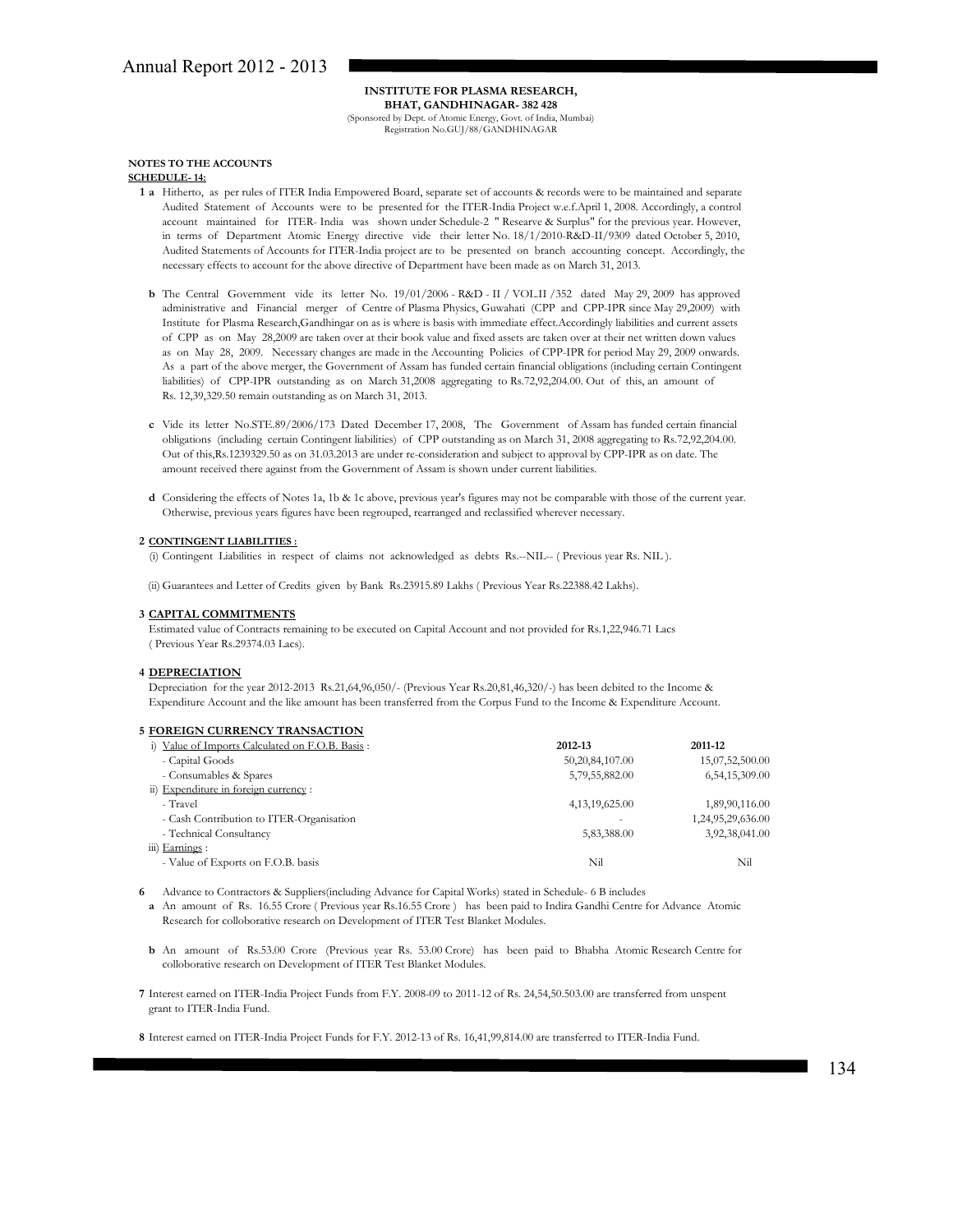(Sponsored by Dept. of Atomic Energy, Govt. of India, Mumbai) Registration No.GUJ/88/GANDHINAGAR

- **9** In respect of Imports of Assets & Stores, Foreign exchange differences are treated as part of landed cost. Foreign Currency Assets & Liabilities are not revalued at exchange rates prevailing as on Balance-Sheet date.
- **10** One reactor for aprox. Rs. 8.00 Lacs (Rupees 8 Lacs) included in present value of Assets is lost. No provision is made for loss.
- **11** No Insurance Policy is taken for the Movable & Immovable assets as per the usual practice.

**12** Balances of Suppliers/Contractors are subject to confirmations & adjustment, if any.

As per our report of even date attached.

**For T.N.Shah & Co.** Chartered Accountants

**(Prof. Dhiraj Bora) (Prof.R.Jha) (H.K.Sharma) (Tushar N. Shah)** -Sd- -Sd- -Sd- -Sd-

Accounts Officer-II

Membership No. 042748

Place : Gandhinagar Dated :23/07/2013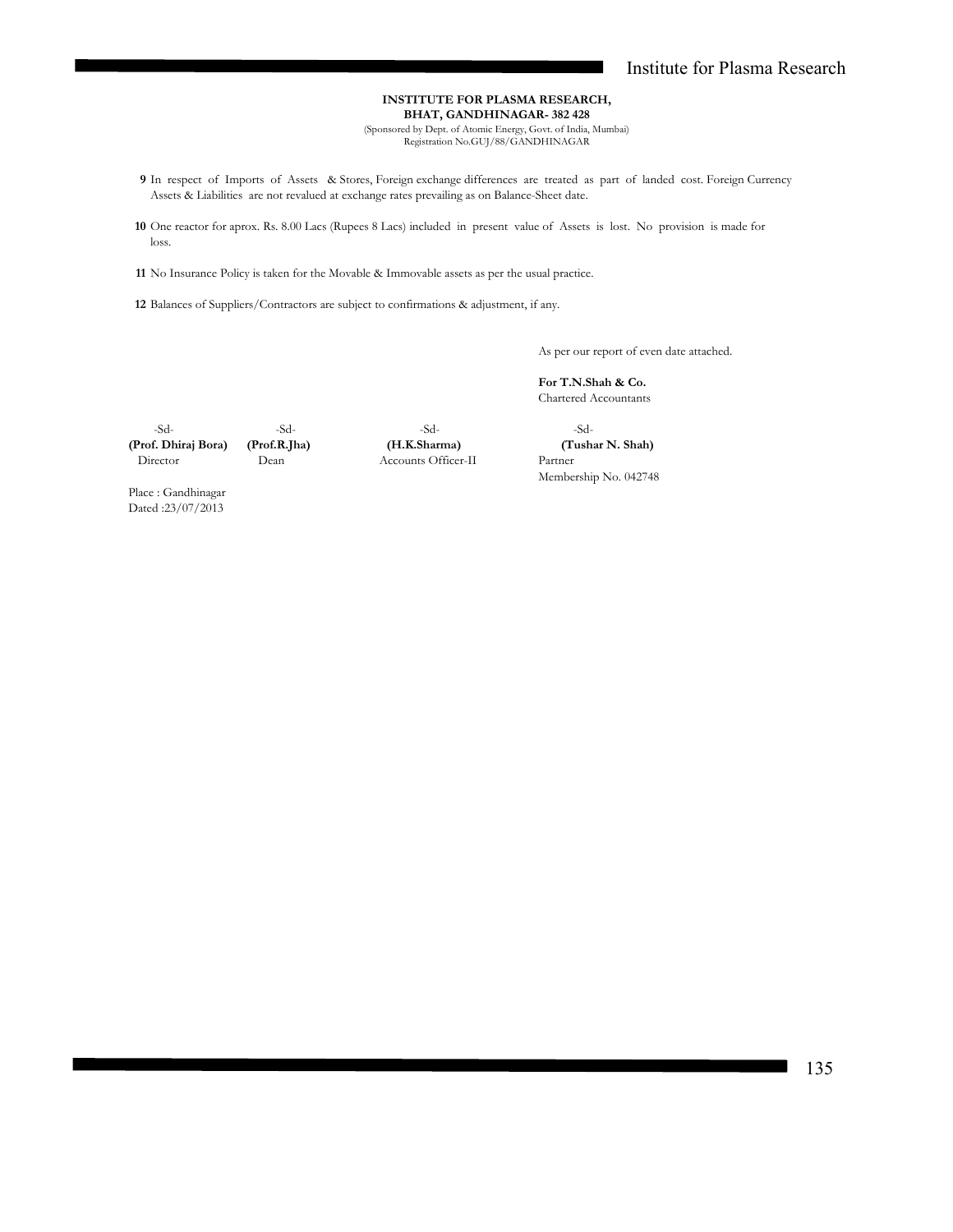<u> 1980 - John Harry Harry Harry Harry Harry Harry Harry Harry Harry Harry Harry Harry Harry Harry Harry Harry Harry Harry Harry Harry Harry Harry Harry Harry Harry Harry Harry Harry Harry Harry Harry Harry Harry Harry Harr</u>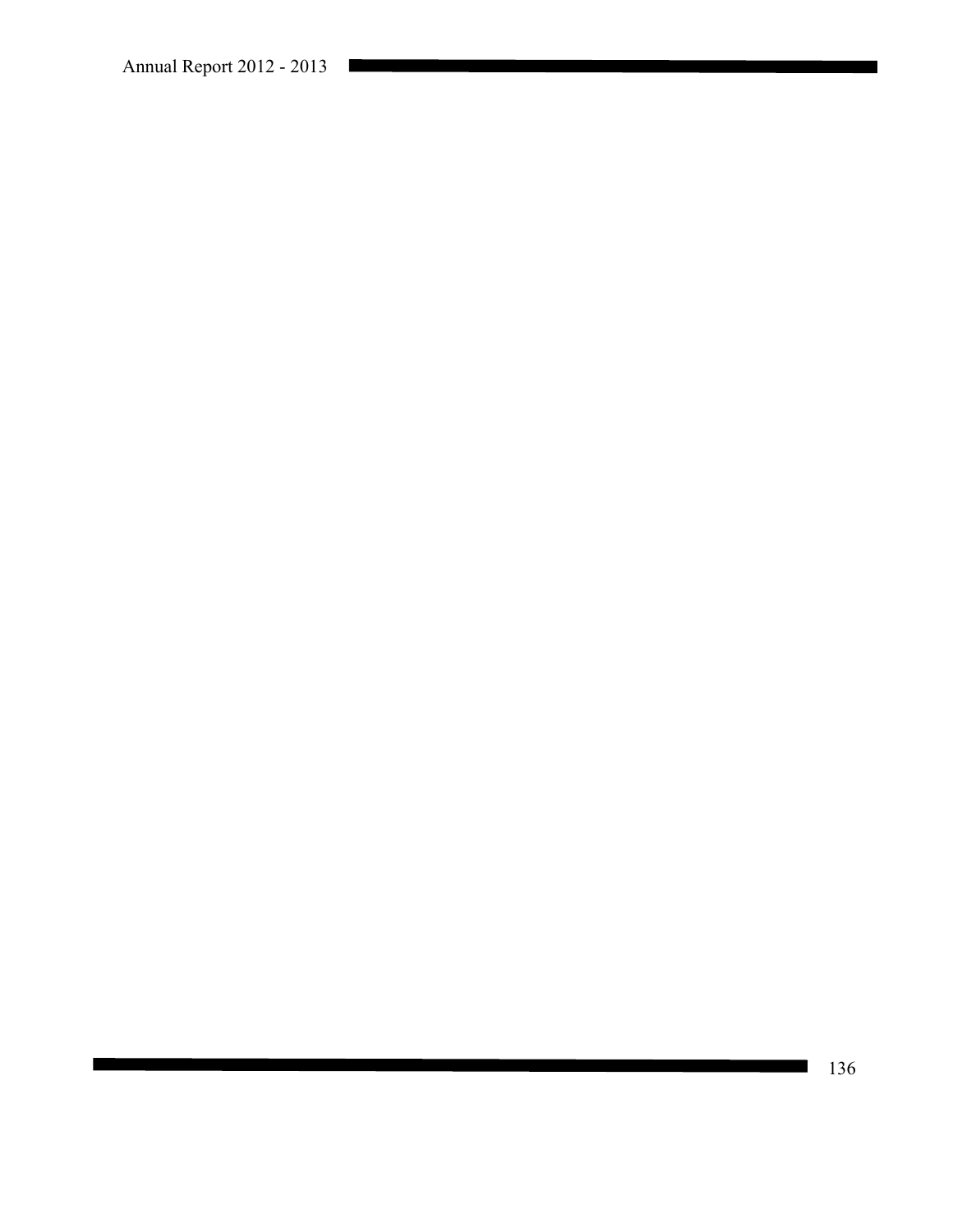## Audited Statements of Accounts as on 31st March 2013

# IPR Employees Provident Fund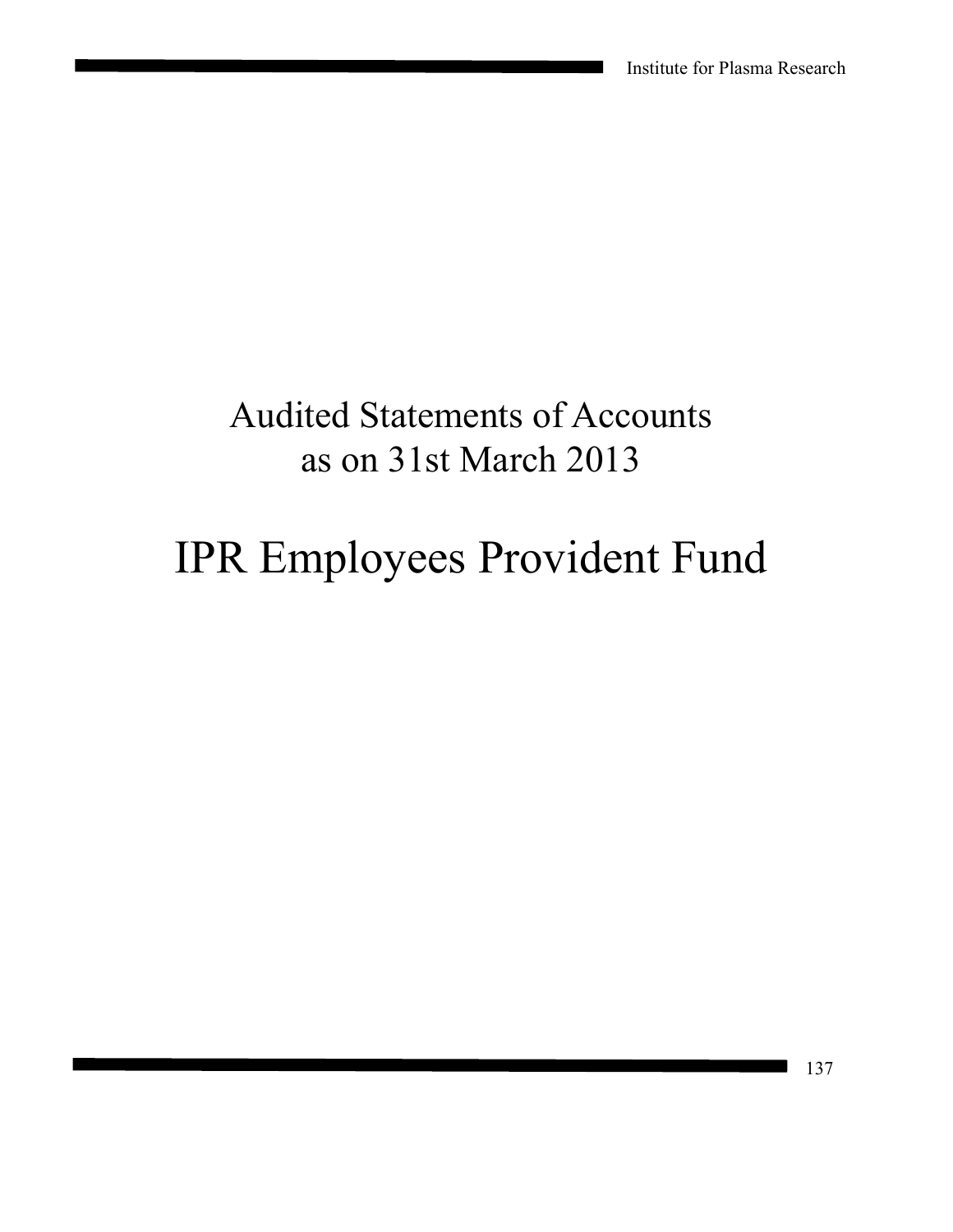|                     |                    | <b>BALANCE SHEET AS AT 31ST MARCH, 2013</b>                             |                 |                 |
|---------------------|--------------------|-------------------------------------------------------------------------|-----------------|-----------------|
| 2011-12             |                    | <b>CORPUS/CAPITAL FUND AND LIABILITIES</b>                              | 2012-13         |                 |
|                     |                    | <b>MEMBERS PF SUBSCRIPTION:</b>                                         |                 |                 |
|                     |                    | (Net of Loans & including Interest on Subscription)                     |                 |                 |
| 14, 13, 26, 088. 30 |                    | Balance as on 1st April 2012                                            | 15,94,32,103.75 |                 |
| 3,39,64,001.00      |                    | Addition During the year                                                | 3,57,17,390.00  |                 |
| 1,58,57,985.55      | 15,94,32,103.75    | Less : Debit During the year                                            | 2,12,17,927.67  | 17,39,31,566.08 |
|                     |                    | <b>MEMBERS NEW PENSION SCHEME</b>                                       |                 |                 |
|                     |                    | <b>SUBSCRIPTION:</b>                                                    |                 |                 |
|                     |                    |                                                                         |                 |                 |
| 19,096.00           |                    | Balance as on 1st April 2012                                            |                 |                 |
|                     |                    | Addition During the year                                                |                 |                 |
| 19,096.00           |                    | Less : Debit During the year                                            |                 |                 |
|                     |                    | <b>INSTITUTE'S PF CONTRIBUTION:</b>                                     |                 |                 |
|                     |                    | (Including Interest)                                                    |                 |                 |
| 5,07,63,950.67      |                    | Balance as on 1st April 2012                                            | 5,13,63,946.67  |                 |
| 81,73,799.00        |                    | Addition during the year                                                | 74,41,304.00    |                 |
| 75,73,803.00        | 5, 13, 63, 946. 67 | Less : Debits during the year                                           | 1,48,22,102.00  | 4,39,83,148.67  |
|                     |                    | <b>INSTITUTE's NEW PENSION SCHEME</b><br><b>CONTRIBUTION:</b>           |                 |                 |
| 19,096.00           |                    | Balance as on 1st April 2012                                            |                 |                 |
|                     |                    | Addition during the year                                                |                 |                 |
| 19,096.00           |                    | Less : Debits during the year                                           |                 |                 |
|                     |                    | <b>LAPSE &amp; FORFEITTURE A/c</b>                                      |                 |                 |
| 16,42,343.49        |                    | Balance as on 1st April 2012                                            | 16,42,343.49    |                 |
|                     | 16,42,343.49       | Addition during the year                                                |                 | 16,42,343.49    |
|                     |                    |                                                                         |                 |                 |
|                     |                    | <b>CURRENT LIABILITIES:</b>                                             |                 |                 |
| 95,862.00           |                    | Sundray Credit Balances.                                                | 95,862.00       |                 |
| 4,90,429.00         | 5,86,291.00        | IPR $A/c$                                                               | 60,44,511.00    | 61,40,373.00    |
|                     |                    | <b>INCOME &amp; EXPENDITURE A/c</b>                                     |                 |                 |
| 1,40,85,421.82      |                    | Openig Balance                                                          | 2,08,97,623.17  |                 |
| 68, 12, 201. 35     | 2,08,97,623.17     | Add/Less: Tranfer from Income & Expenditure A/c                         | 41,77,295.00    | 2,50,74,918.17  |
|                     | 23,39,22,308.08    | <b>TOTAL</b>                                                            |                 | 25,07,72,349.41 |
|                     |                    |                                                                         |                 |                 |
|                     |                    | <b>ASSETS</b>                                                           |                 |                 |
|                     | 20,96,59,459.00    | FIXED DEPOSIT with State Bank Of India /<br>Public Financial Institute. | 21,67,97,147.00 |                 |
|                     |                    | $S/B A/c with$ :                                                        |                 |                 |
|                     | 34, 38, 687. 95    | State Bank Of India                                                     | 27,08,874.28    |                 |
|                     |                    |                                                                         |                 | 21,95,06,021.28 |
|                     |                    | Interest accrued but not due on Fixed Deposits with                     |                 | 3,00,55,063.13  |
|                     | 1,98,14,587.13     | a Scheduled Bank / Public Financial Institute.                          | 3,00,55,063.13  |                 |
|                     |                    | Income-Tax Deducted at source :                                         |                 |                 |
| 43,91,635.00        |                    | Balance as on 1st April 2012                                            | 10,09,574.00    |                 |
| 10,09,574.00        |                    | Addition during the year                                                | 2,01,691.00     |                 |
| 43,91,635.00        | 10,09,574.00       | Less: Refund Received                                                   | 0.00            | 12, 11, 265.00  |
|                     |                    |                                                                         |                 |                 |

#### **IPR EMPLOYEE'S PROVIDENT FUND.**

 - - Note : Loan transactions are merged with members subscription accounts.**Rs. 58,96,542/-** were given during the year ended as on 31st March 2013, **Rs.28,123/-** are outstanding in loan accounts.

**23,39,22,308.08 Total 25,07,72,349.41**

Examined and Found correct. **For T.N.Shah & Co** Chartered Accountants

-Sd-  $-Sd-$  **(Dr.R.Jha) (H.K.Sharma) (Tushar N.Shah)** Professor Accounts Officer-II. IPR Chairman Member Member

Place : Bhat, Gandhinagar Dated : July 10, 2013